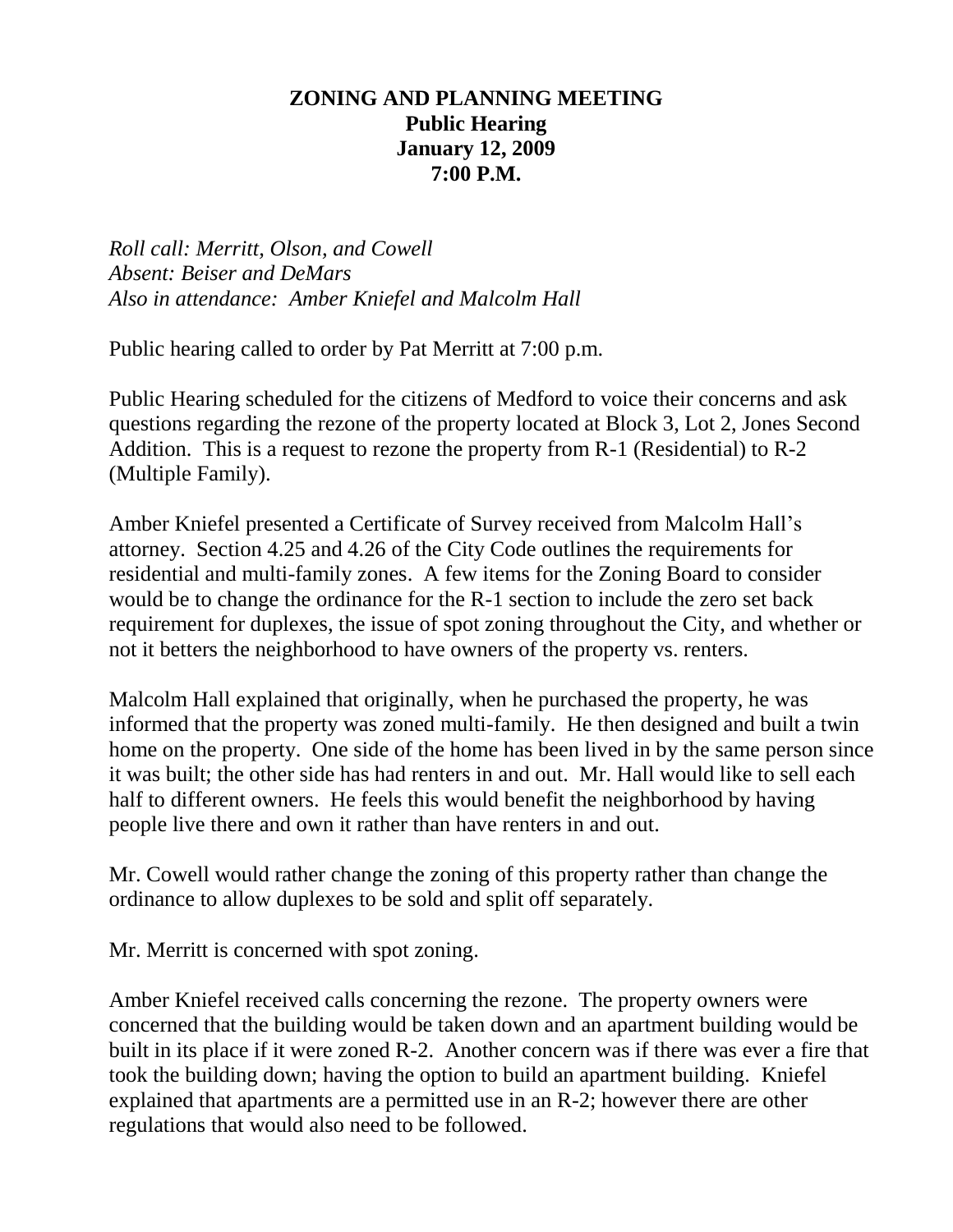Motion by Cowell, seconded by Olson to recommend to the City Council to approve the rezone request made by Malcolm Hall to rezone the property to R-2 (Multi-Family). Carried unanimously.

Motion by Olson, seconded by Cowell to adjourn the public hearing at 7:15 p.m. Carried Unanimously.

# **ZONING AND PLANNING MEETING Regular Meeting January 12, 2009 7:15 P.M.**

*Roll call: Merritt, Olson, and Cowell Absent: DeMars and Beiser Also in attendance: Amber Kniefel*

Meeting called to order by Pat Merritt at 7:15 p.m.

Minutes from the December 15, 2008 public hearing were read.

Motion by Cowell, seconded by Olson to accept the public hearing minutes as read. Carried unanimously.

Minutes for the December 15, 2008 regular meeting were read.

Motion by Olson, seconded by Cowell to accept the regular meeting minutes as read. Carried unanimously.

Zoning Board needs to elect a chair and vice chair.

Motion by Cowell, seconded by Olson to nominate Pat Merritt for chairperson for the 2009 year. Carried unanimously.

Motion by Olson, seconded by Merritt to nominate Ivan Cowell for vice-chairperson for the 2009 year. Carried unanimously.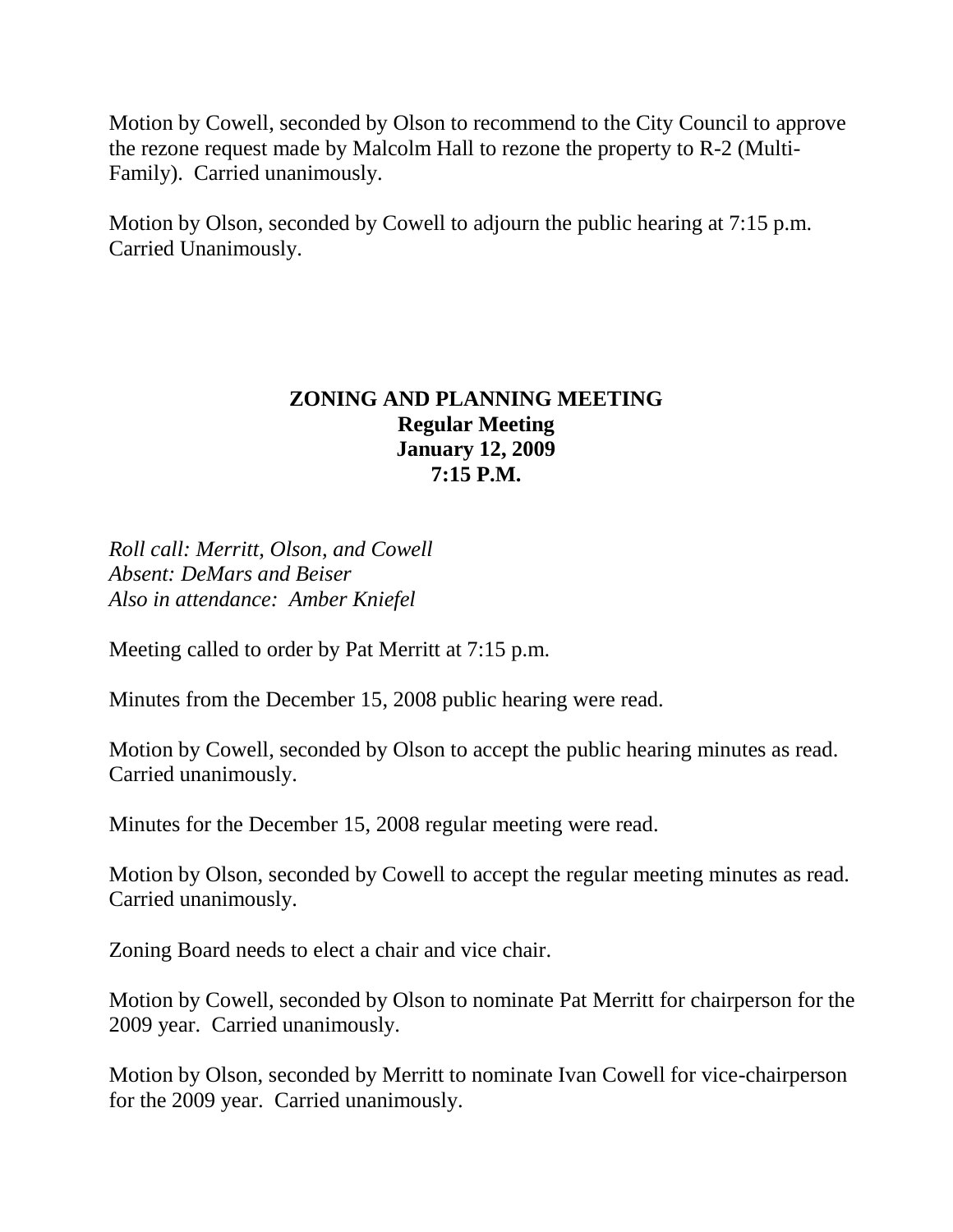Merritt explained to the Zoning Board that all meetings need to last at least 30 minutes for the board members to be paid.

Mayor Thomas has requested of the Zoning Board to put together a fee schedule for violations to the code. Amber Kniefel will compile a list of all the violations for the next zoning meeting.

Mayor Thomas also requested of the Zoning Board to revisit the conditional use permits. Kniefel explained that the active conditional use permits have been completed; she just needs to have each property owner proof read their permit before having them recorded with Steele County.

Zoning Board addressed the inactive conditional use permits. The inactive permits include Pamela Sander, Curt and Cathy Rapp, Andrew and Jessica Miller, and Ann Schmidt.

Motion by Olson, seconded by Cowell to recommend to the City Council to dissolve all inactive conditional use permits. Carried unanimously.

Merritt told the board that the minutes will either by mailed or e-mailed to the board members before the next meeting.

Next regular meeting will be February 11, 2009 due to a holiday on the regular Zoning Board meeting date.

Motion by Olson, seconded by Cowell to adjourn the meeting at 7:54 p.m. Carried Unanimously.

# **ZONING AND PLANNING MEETING Regular Meeting February 4, 2009 7:00 P.M.**

*Roll call: Merritt, Beiser, DeMars, and Cowell Absent: Olson Also in attendance: Amber Kniefel*

Regular meeting called to order by Pat Merritt at 7:00 p.m.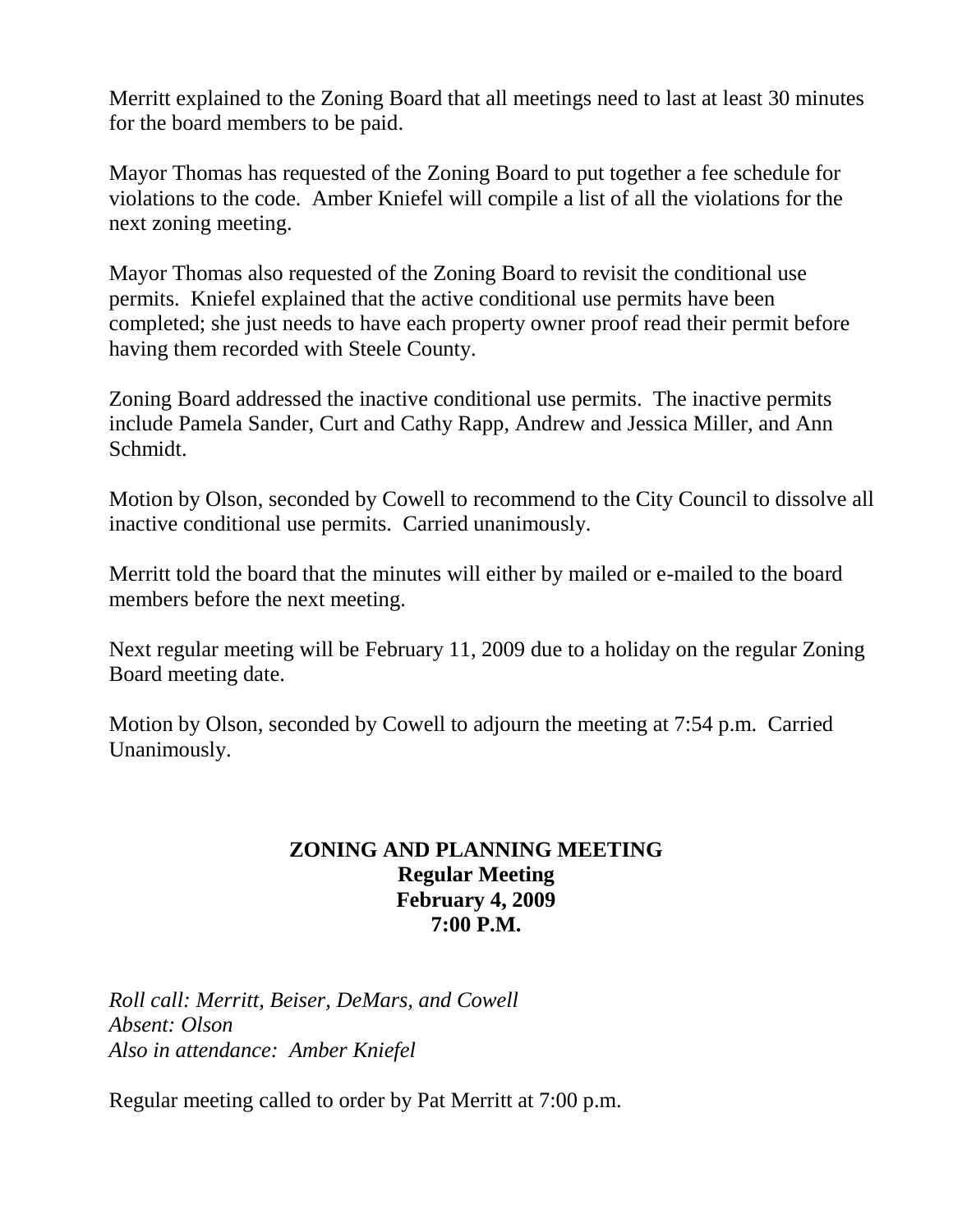Minutes from the January 12, 2009 public hearing were read.

Motion by DeMars, seconded by Beiser to accept the public hearing minutes as read. Carried unanimously.

Minutes for the January 12, 2009 regular meeting were read.

Motion by Beiser, seconded by Cowell to accept the regular meeting minutes as read. Carried unanimously.

Chairperson Merritt made note that all active and inactive conditional use permits have been taken care of by the Zoning Board and the City Council.

The City Council denied the rezone request of Malcolm Hall to rezone his property from R-1 to R-2. The Council asked the Zoning Board to come up with a way to fix the Land Use. The Council was concerned with spot zoning.

The Zoning Board was not comfortable with changing with the ordinance. There is current spot zoning for R-2 and the Malcolm Hall situation is pre-existing. The City will also need to address the zoning classification for Scenic Heights.

Motion by DeMars, seconded by Beiser to recommend to the City Council to ask the City Attorney to research appropriate verbiage for the Land Use in an R-1 district. Carried Unanimously.

Amber Kniefel will continue to work with the City Attorney on the fine schedule for violations of the Land Use.

Next regular meeting will be March 16, 2009.

Motion by DeMars, seconded by Cowell to adjourn the meeting at 7:33 p.m. Carried Unanimously.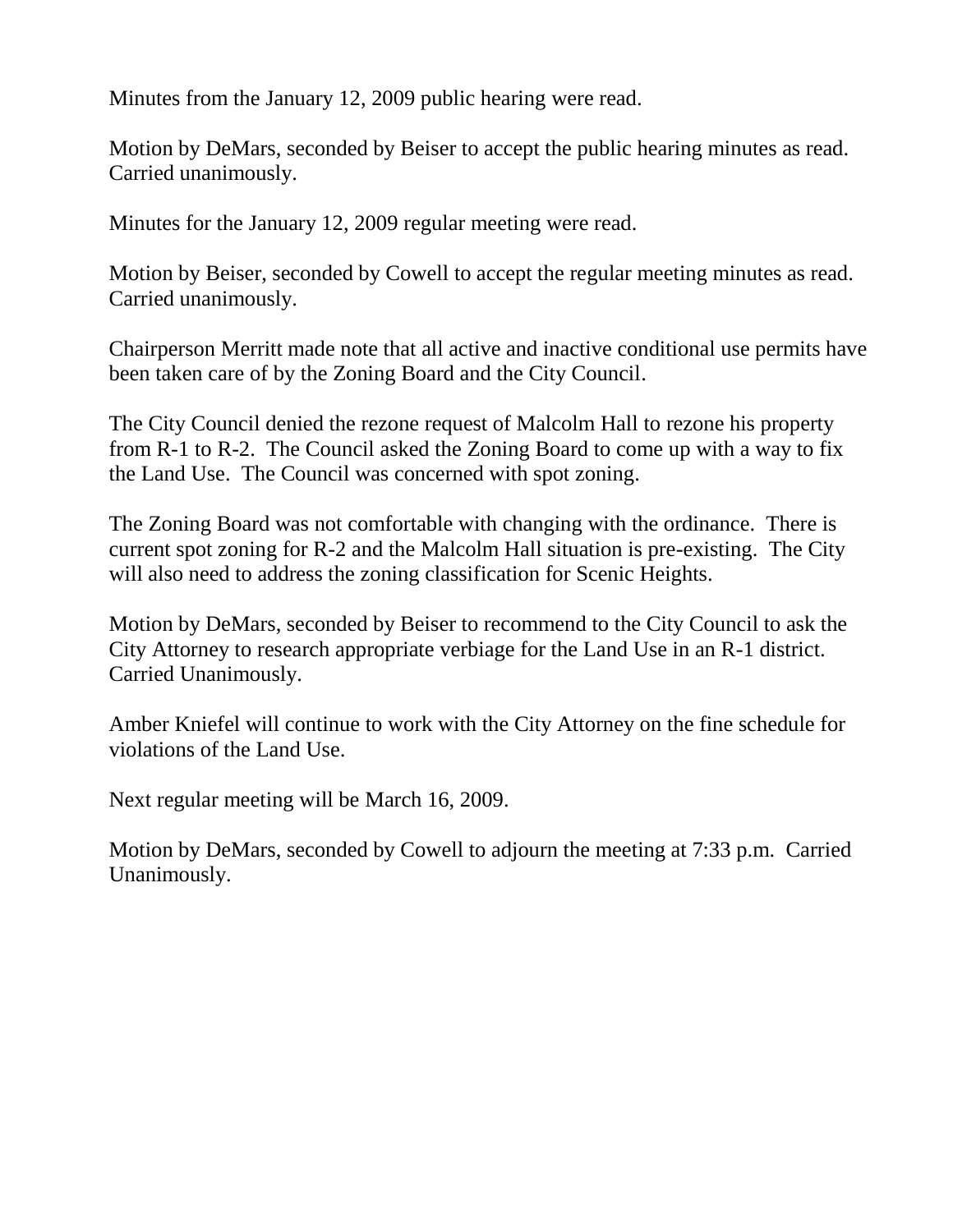# **ZONING AND PLANNING MEETING Regular Meeting March 17, 2009 7:00 P.M.**

*Roll call: Merritt, Beiser, DeMars, Olson, and Cowell Absent: None Also in attendance: Amber Kniefel*

Regular meeting called to order by Pat Merritt at 7:00 p.m.

Minutes from the February 4, 2009 regular meeting were read.

Motion by Beiser, seconded by Olson to accept the regular minutes as read. Carried unanimously.

The City Attorney was not able to get a revised sample of the R-1 and R-2 Ordinances to the Zoning Board. This will be discussed at the next council meeting.

The Zoning Board read a memo from the City Attorney concerning the implementation of administrative penalties for the City Ordinances. Discussion on how many days to be given for a warning notice to comply with an ordinance. DeMars would like to see a 25 day warning period. Merritt, Olson, Cowell, Beiser agree on 15 days.

The Board also agrees that if a property owner chooses to proceed to court to contest a violation, the property owner would need to pay half of the court costs.

Discussion of the fine schedule.

Motion by Beiser, seconded by Olson to recommend to the City Council a \$100 fine for the interference with city water and metering systems. Carried unanimously.

Motion by DeMars, seconded by Beiser to recommend to the City Council for all other violations to be:

1.  $1<sup>st</sup>$  Notice – write a letter stating the violation and giving 15 days to correct the violation to avoid a \$50 fine.

2.  $2^{nd}$  Notice – after 15 days, the violation is not corrected, send the  $2^{nd}$  notice stating they received a \$50 fine and give 30 days to correct the violation to avoid a \$100 fine.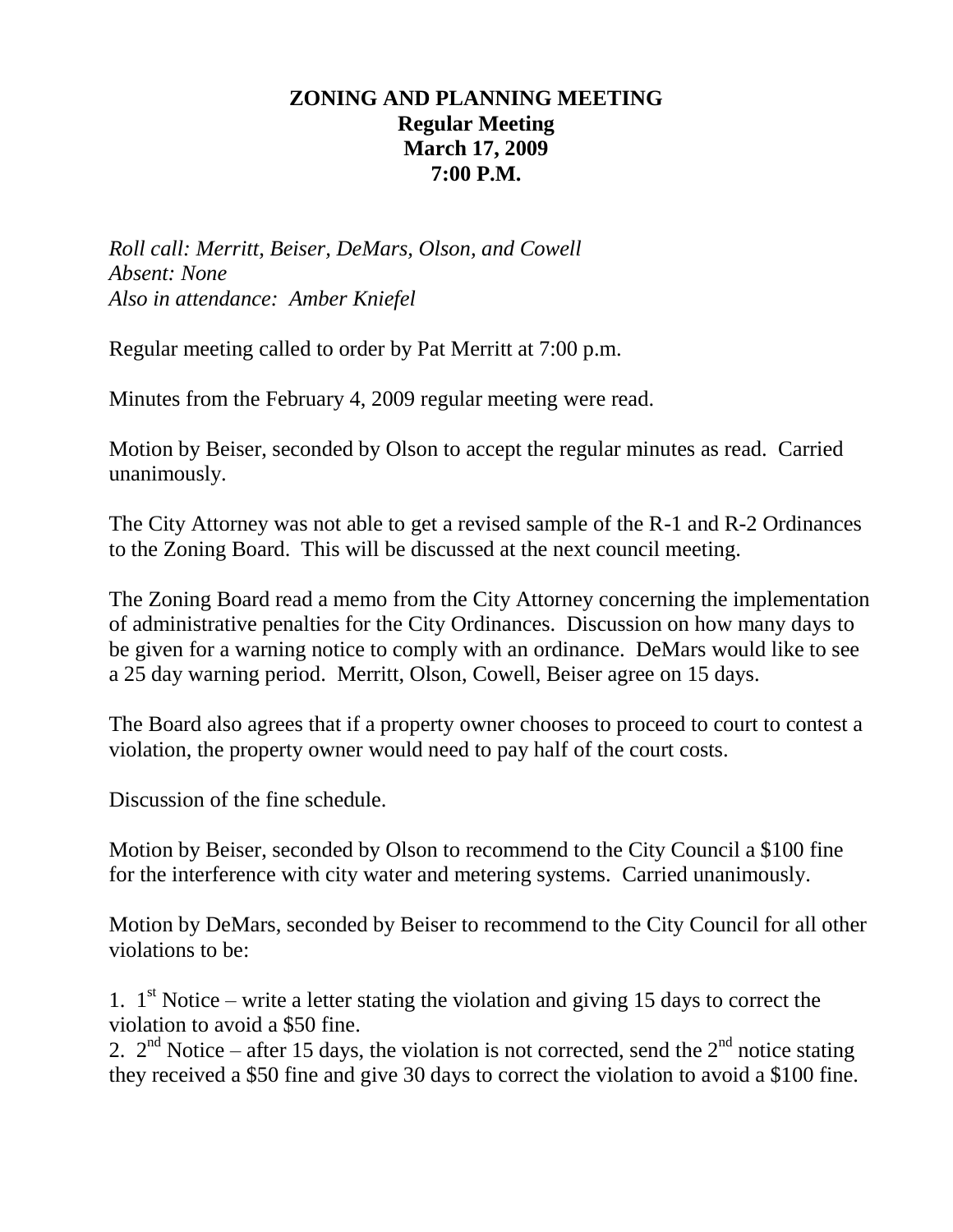3.  $3^{\text{rd}}$  Notice – after 30 days, the violation is not corrected, send the  $3^{\text{rd}}$  notice stating they received a \$100 fine and give another 30 days to correct the violation to avoid a \$200 fine and court prosecution.

4.  $4<sup>th</sup>$  Notice – after that 30 days, send another letter stating a \$200 fine and the violation will be handled with court prosecution.

Discussion of Wind Energy Conversion Systems. Merritt received an ordinance from Fergus Falls concerning Wind Energy Conversion Systems. The Zoning Board will take more time to review this ordinance and discuss at the next meeting.

Discussion of installing a sign at the entrance of Riverview Drive. There have been issues of people driving down into the cul-de-sac and not being able to maneuver their vehicles around.

Motion by DeMars, seconded by Beiser to recommend to the City Council to have city staff install a sign at the entrance of Riverview Drive stating that it is a dead end or not a through street. Carried unanimously.

Discussion on the township annexation agreements with the city. Zoning Board agrees with the southern border that was drawn on the map.

Motion by Beiser, seconded by DeMars to recommend to the City Council to add an annexation agreement with Deerfield Township and to extend at least to the Lazy-U Trailer Court. In addition, to expand to the north into Walcott Township. Carried unanimously.

Amber Kniefel discussed a question that was brought into City Hall. The owner of the old creamery building was inquiring about moving in a manufactured home onto the property and living in it until he finishes renovating the old creamery building. The Zoning Board would like some time to research what is stated in the ordinances.

Next regular meeting will be April 20, 2009 at 7:00 p.m.

Motion by Cowell, seconded by Olson to adjourn the meeting at 8:12 p.m. Carried Unanimously.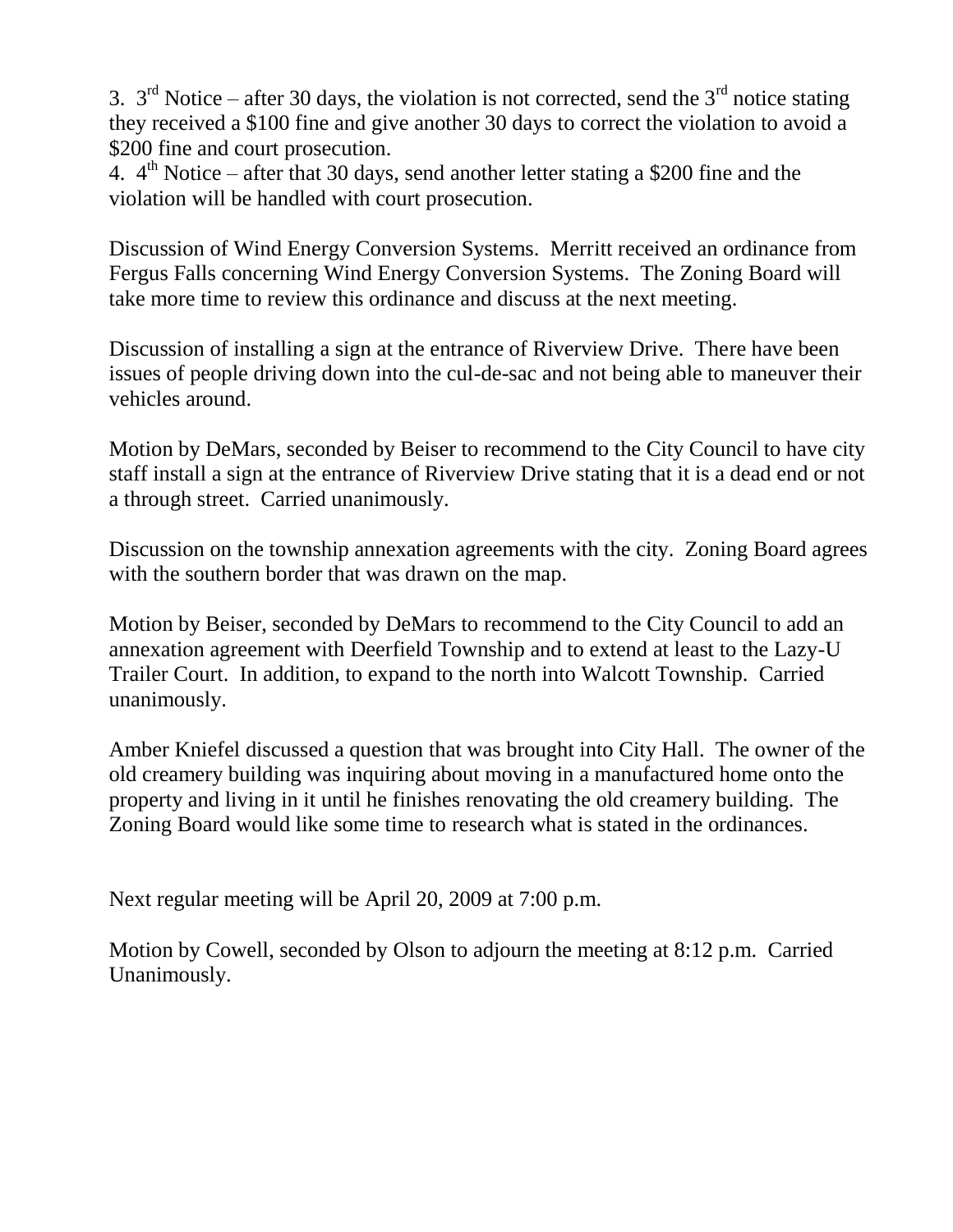## **ZONING AND PLANNING MEETING Public Hearing April 20, 2009 7:00 P.M.**

*Roll call: Merritt, Beiser, DeMars, Olson, and Cowell Absent: None Also in attendance: Amber Kniefel, Lyle Tuttle, Vern Owens, and Shannon Jones*

Public Hearing called to order by Pat Merritt at 7:00 p.m.

The purpose of this public hearing is for the citizens of Medford to voice their concerns and ask questions regarding the variance request at the property located at  $204\,4^{\text{th}}$  Ave SW.

Amber Kniefel gave an overview of the variance request to build a deck. Shannon Jones is asking for a variance to the front set back requirement of 5 feet and a second variance to the rear set back requirement of 8 feet 5 inches. Kniefel read comments from Sylvia Lee pertaining to the variance request. Ms. Lee is not opposed to the request as long as the deck extends only to the North and no further East than the East wall of the house. Also, that the deck does not obstruct the easement on the North end of Shannon Jones' property.

Shannon Jones added that the deck will not extend any further to the East or West than the house currently is located.

Statements from the public. Vern Owens in no way opposes the granting of the variances.

Pat Merritt concluded the public hearing.

Motion by DeMars, seconded by Olson to recommend to the City Council to grant both variance requests for a deck on the property located at 204 4<sup>th</sup> Ave SW. Carried unanimously.

Motion by Beiser, seconded by DeMars to adjourn the public hearing at 7:08 p.m.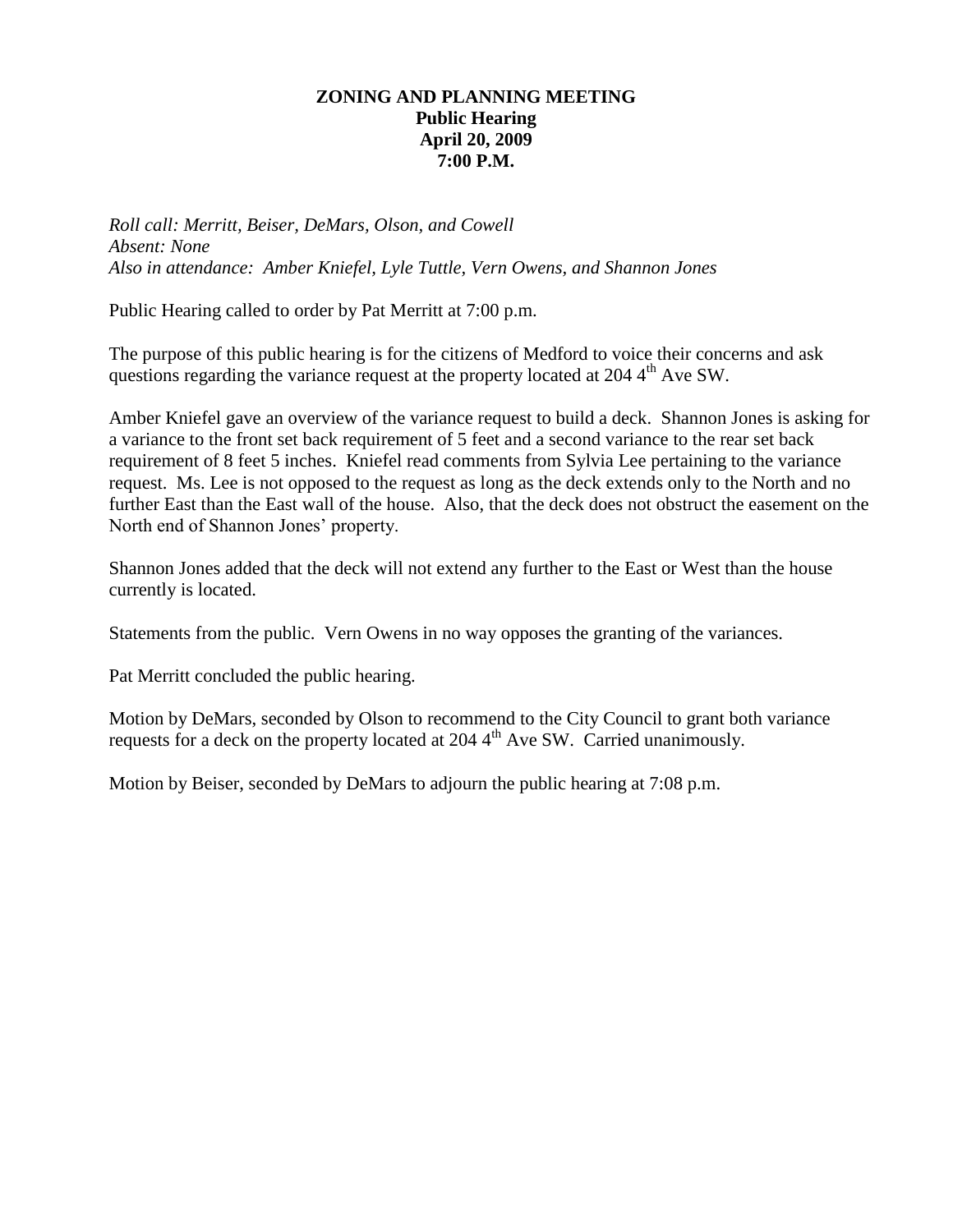## **ZONING AND PLANNING MEETING Regular Meeting April 20, 2009 7:09 P.M.**

*Roll call: Merritt, Beiser, DeMars, Olson, and Cowell Absent: None Also in attendance: Amber Kniefel and Lyle Tuttle*

Regular meeting called to order by Pat Merritt at 7:09 p.m.

Minutes from the March 23, 2009 regular meeting were read.

Motion by Beiser, seconded by Cowell to accept the regular minutes as read. Carried unanimously.

Merritt updated the Zoning Board on the decisions made at the last council meeting.

#### New Business

Lyle Tuttle came to the Zoning Meeting to request signage along  $3<sup>rd</sup>$  Ave SE and Forest Lane. Increasing numbers of drivers are using Tuttle's private driveway as a short cut to the cul-de-sac on Forest Lane. Tuttle is worried that someone will get hurt because the foot traffic has also increased.

Motion by DeMars, seconded by Cowell to recommend to the City Council to place two dead end signs along the private driveway and on  $3<sup>rd</sup>$  Ave SE. Carried unanimously.

DeMars added that he would like to see a walking path up through there.

### Old Business

Discussion on wind generators. Zoning Board talked about the property size. They would like the ordinance to read that the property size must be large enough that if the wind generator fell down, it would land entirely on the owner's property. The Fall Zone would need to read that the area must be more than the total height of the turbine.

Beiser added that the City could restrict the size in residential zones.

Discussion on the noise and shadows the turbines would make.

Motion by Olson, seconded by Beiser to recommend to the City Council to have the City Attorney draft a Wind Energy Conversion System ordinance based on the Fergus Falls Ordinance and Zoning Board comments. Carried unanimously.

Discussion on the verbiage of the ordinance the City Attorney drafted for R-1 and R-2 districts.

Motion by Cowell, seconded by Olson to recommend to the City Council to adopt the changes to the ordinance as drafted by the City Attorney. Carried unanimously.

Discussion on light industrial districts. Cowell asked about the property located at 106 E Central Ave. and the new signage that was installed. Kniefel stated that the City Hall is working on it.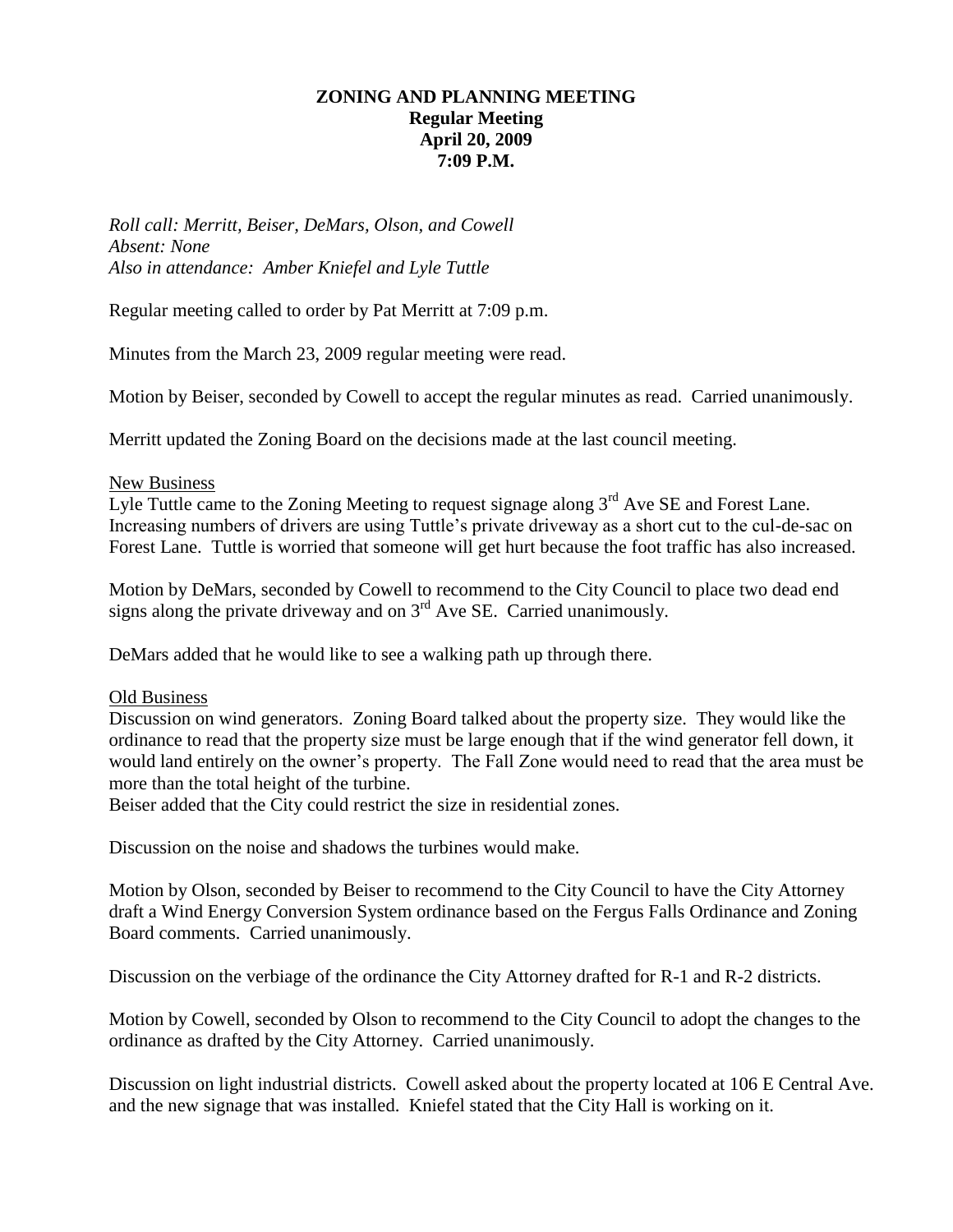There possibly may be a meeting called on May 6, 2009 for a public hearing.

Next regular meeting will be May 18, 2009 at 7:00 p.m.

Motion by Olson, seconded by Beiser to adjourn the meeting at 7:58 p.m. Carried Unanimously.

## **ZONING AND PLANNING MEETING Public Hearing May 18, 2009 7:00 P.M.**

*Roll call: Merritt, DeMars, Olson, and Cowell Absent: Beiser Also in attendance: Amber Kniefel and Jason Underdahl*

Public Hearing called to order by Pat Merritt at 7:00 p.m.

The purpose of this public hearing is for the citizens of Medford to voice their concerns and ask questions regarding the variance request at the property located at 105 Sunrise Drive. Property owner is Jason and Missy Underdahl.

Amber Kniefel gave an overview of the variance request to build a garage. The unique shape of the lot causes the front half of the garage to be 15 feet from the east property line, but the back half of the garage to be 7 feet from the property line. A 10 foot side setback is required. Jason Underdahl needs a 3 foot variance from the east property line.

Jason Underdahl did not add any comments.

There were no statements from the public.

Pat Merritt concluded the public hearing.

Zoning Board answered the four questions that need to be analyzed when a variance is requested.

1. Is the property owner asking to use the property in a particular reasonable manner? -Zoning Board consensus was, Yes.

2. Is the plight of the landowner due to circumstances unique to the property? -Zoning Board consensus was, Yes.

3. Would granting the variance alter the essential character of the neighborhood? -Zoning Board consensus was, No.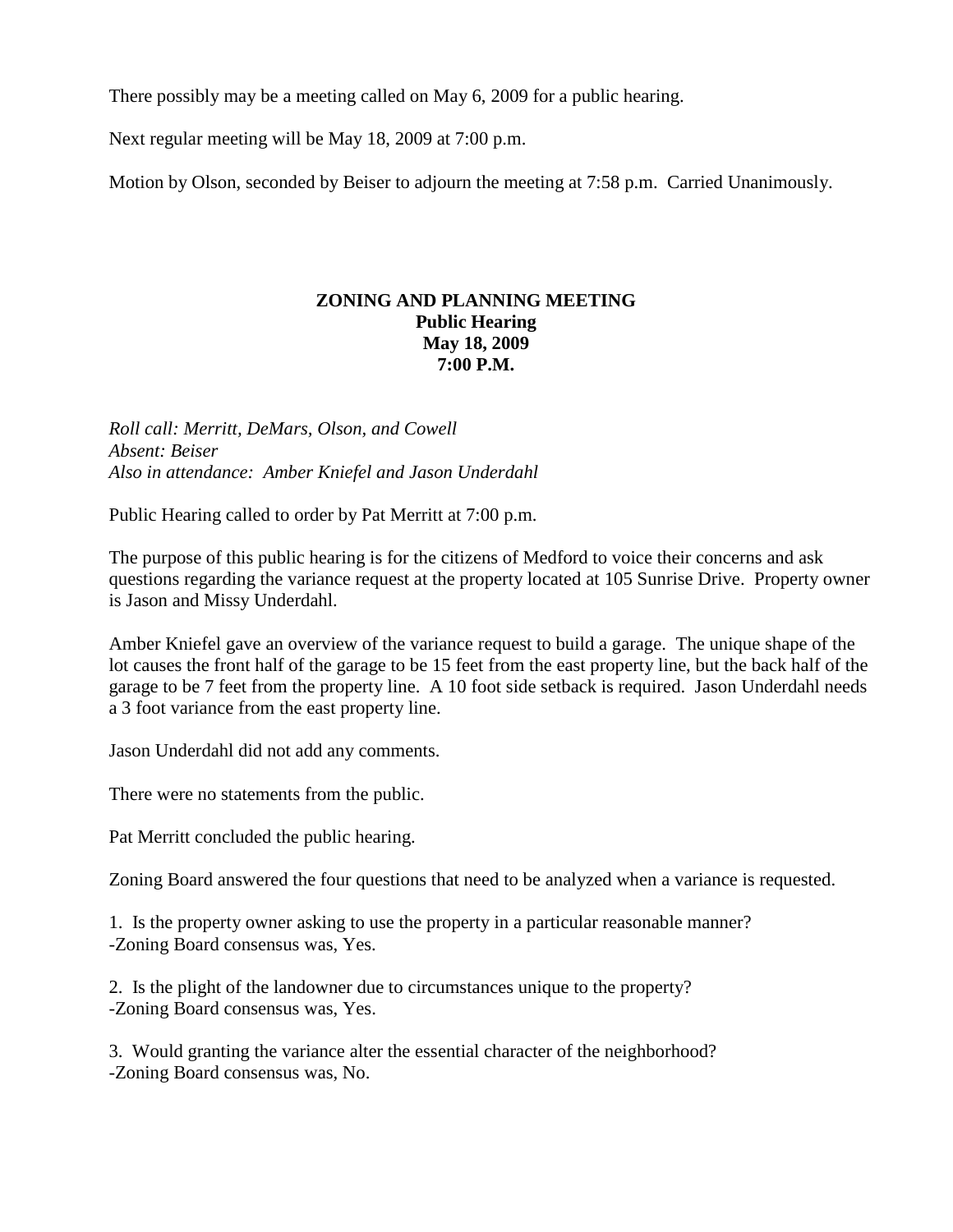4. Pursuant to the Zoning Ordinance, would granting the variance have a material effect upon the health or safety of persons residing or working in the neighborhood? -Zoning Board consensus, was, No.

Motion by DeMars, seconded by Cowell to recommend to the City Council to grant the variance request of 3 feet to the east property line for a garage. Carried unanimously.

Motion by Olson, seconded by DeMars to adjourn the public hearing at 7:05 p.m.

## **ZONING AND PLANNING MEETING Regular Meeting May 18, 2009 7:06 P.M.**

*Roll call: Merritt, DeMars, Olson, and Cowell Absent: Beiser Also in attendance: Amber Kniefel*

Regular meeting called to order by Pat Merritt at 7:06 p.m.

Minutes from the April public hearing were read.

Motion by Cowell, seconded by DeMars to accept the public hearing minutes as read. Carried unanimously.

Minutes from the April regular meeting were read.

Motion by Olson, seconded by DeMars to accept the April regular meeting minutes as read. Carried unanimously.

Merritt updated the Zoning Board on the decisions made at the last council meeting.

### Old Business

Cowell asked about the sign to be installed on Riverview Drive. Kniefel informed the Zoning Board that there are about 5 signs that the public works staff are working on getting installed.

### New Business

Kniefel is putting a "Notice to Residents" article in the Kent paper. Merritt requested it to be put in the CAST also. The City Administrator needs to approve the article before being sent out.

Discussion on three main properties in town that have been the focus of many complaints due to junk and unsightly debris everywhere. Kniefel explained that the Administrative Fine Ordinance goes up for a second reading at the May 20, 2009 regular council meeting. If approved, the ordinance will then be published and then the letters can go out.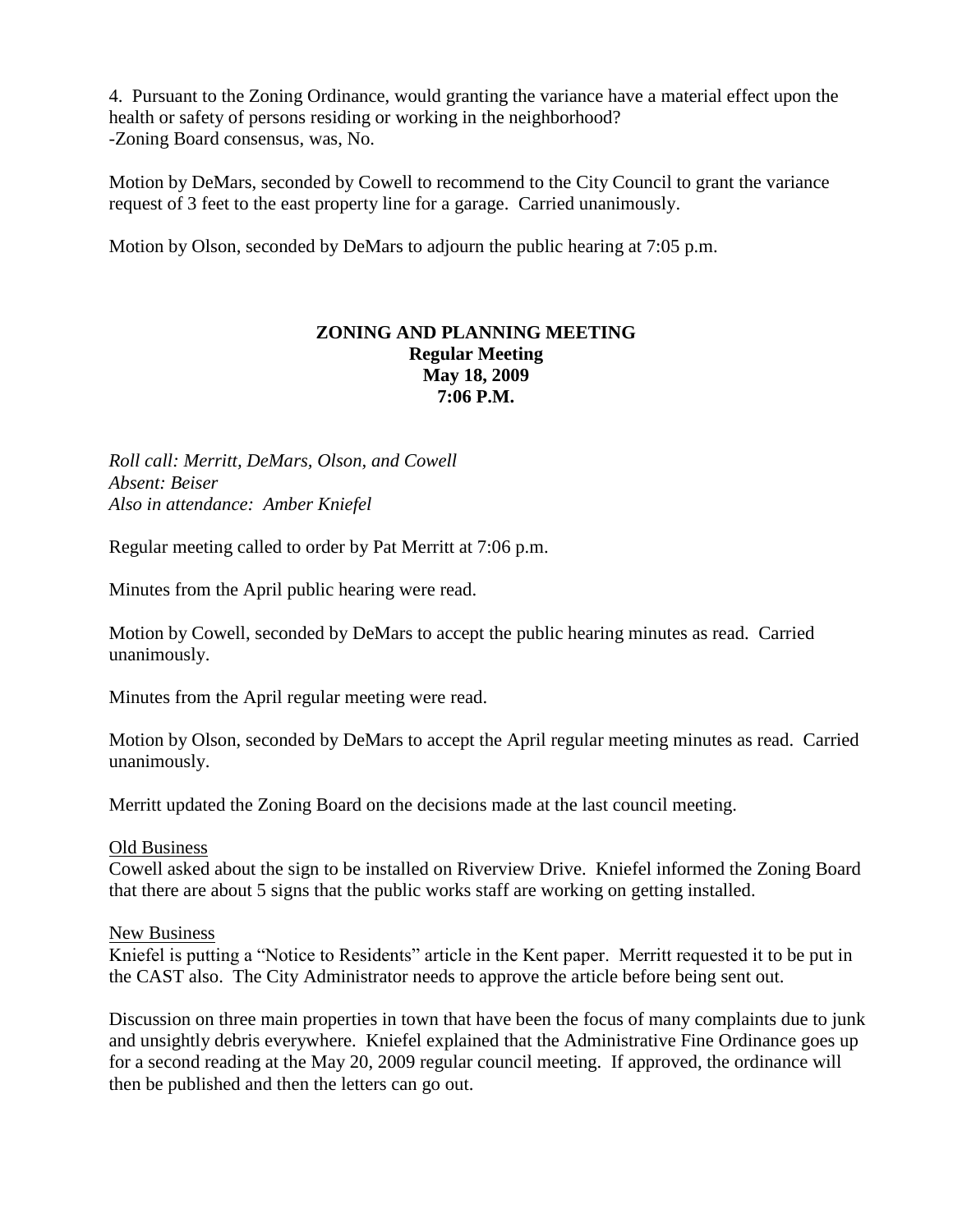There will be a public hearing starting the next zoning board meeting on June 15, 2009.

Next regular meeting will be June 15, 2009 at 7:00 p.m.

Motion by Cowell, seconded by Olson to adjourn the meeting at 7:34 p.m. Carried Unanimously.

### **ZONING AND PLANNING MEETING Public Hearing June 15, 2009 7:00 P.M.**

*Roll call: Merritt, DeMars, Beiser, and Cowell Absent: Olson Also in attendance: Amber Kniefel and Chris Sierakowski*

Public Hearing called to order by Pat Merritt at 7:00 p.m.

The purpose of this public hearing is for the citizens of Medford to voice their concerns and ask questions regarding the conditional use permit request and lot split request at the property located at Block 3, Lot 2, Jones Second Addition. Property owner is Malcolm Hall.

Amber Kniefel gave an overview of the history involved with this conditional use permit request and the lot split request. Mr. Hall first started this process in December 2008. He began with a rezone request that he needed in order to do the lot split due to City Code regulations. The council denied the rezone request. The City then went into the changing of the verbiage of the R-1/R-2 districts requiring the property to get a conditional use permit in order to split the lot.

Malcolm Hall was not present at the public hearing.

There were no statements from the public.

Pat Merritt concluded the public hearing.

Zoning Board answered the questions that need to be analyzed when a conditional use permit is requested.

Consensus of the Zoning Board is that this request will not create an excessive burden on existing parks, schools, streets, or other public facilities. The use is sufficiently compatible with the land. The structure will not have an appearance that will have an adverse effect upon adjacent properties. The use is consistent with the purposes of the ordinances. The use is not in conflict with the Comprehensive Plan. The use will not cause a traffic hazard or congestion.

The Zoning Board had a discussion on the question involving the use being reasonably related to the overall needs of the City and to the existing land use. There were questions concerning the issuance of a conditional use permit. Kniefel explained the new verbiage and the requirement the attorney wrote in about splitting the lot and the need for a conditional use permit.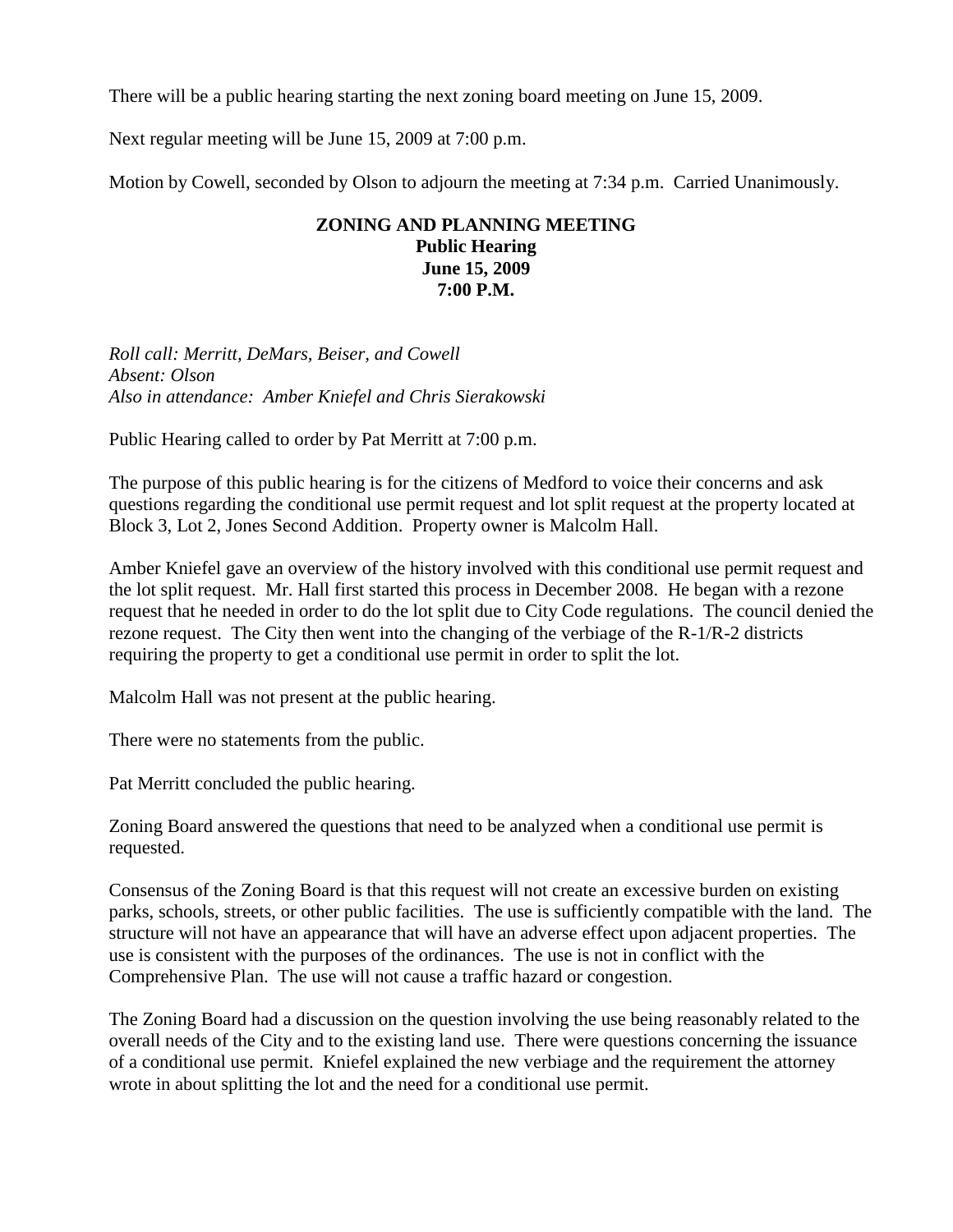Motion by Cowell, seconded by DeMars to recommend to the City Council to grant the conditional use permit for the property located at Block 3, Lot 2, Jones Second Addition. Yes: 3, Nay: 1. Carried.

The reason for the nay is that the process is not consistent with all properties in town.

Discussion of the lot split request.

Motion by Cowell, seconded by Beiser to recommend to the City Council to approve the lot split request. Carried.

Motion by Beiser, seconded by DeMars to adjourn the public hearing at 7:20 p.m.

#### **ZONING AND PLANNING MEETING Regular Meeting June 15, 2009 7:20 P.M.**

*Roll call: Merritt, DeMars, Beiser, and Cowell Absent: Olson Also in attendance: Amber Kniefel*

Regular meeting called to order by Pat Merritt at 7:20 p.m.

Motion by Beiser, seconded by Cowell to approve the agenda. Carried

Minutes from the May public hearing and regular meeting were read.

Motion by Cowell, seconded by Beiser to accept the public hearing and regular meeting minutes as read. Carried unanimously.

Merritt updated the Zoning Board on the decisions made at the last council meeting.

#### Old Business

Mark Rahrick, City Attorney, will be getting the Zoning Board a draft copy of the Energy Conversion System Ordinance for the next Zoning Board meeting.

New Business

Discussion on the regulations for tarp structures. Kniefel said she would call the building inspector and ask them how to handle these structures.

Kniefel informed the board that there will be a section added to the sign ordinance to regulate city celebration signs.

The board discussed the changing of the code to regulate the number of readings needed for changes to ordinances.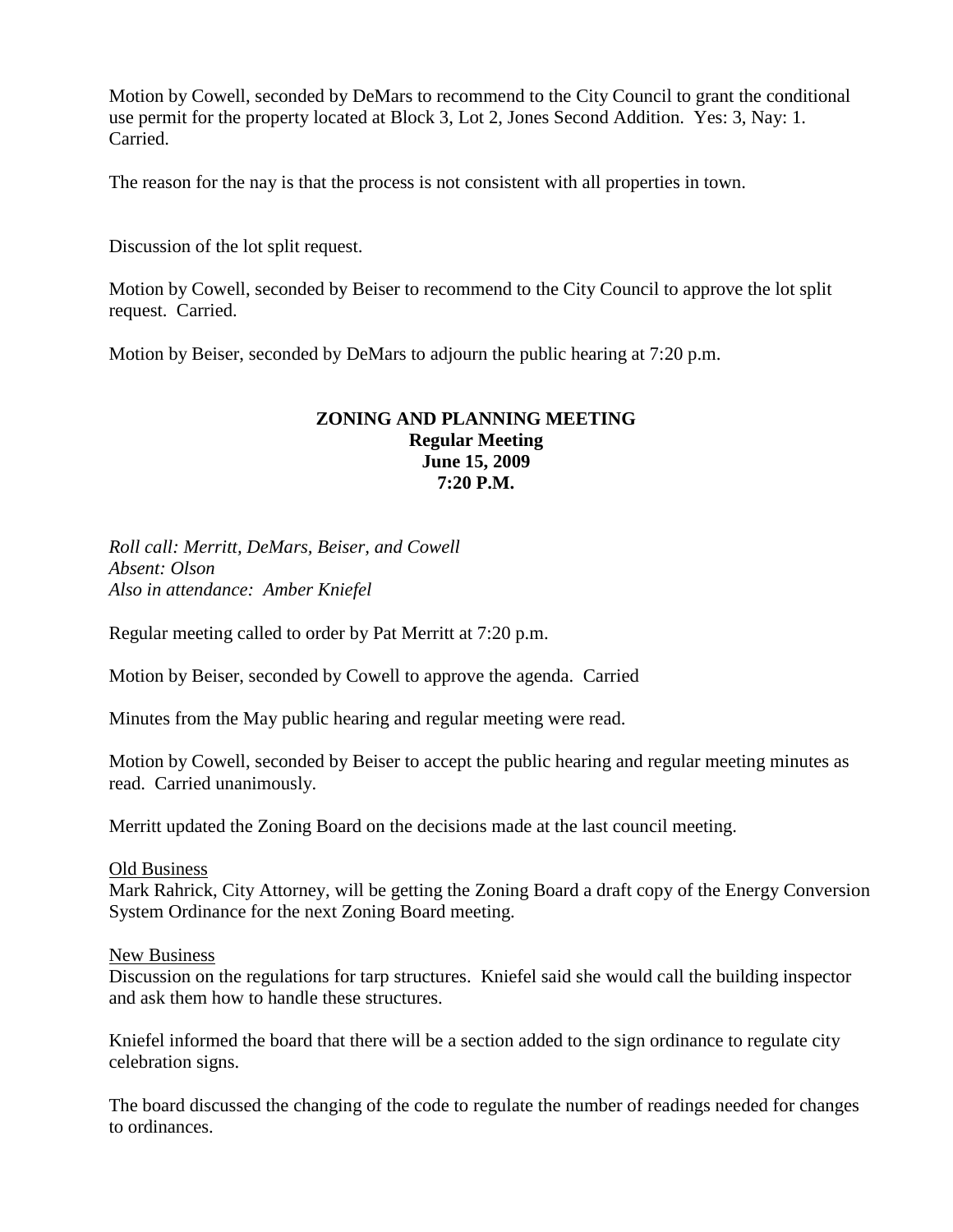Motion by Beiser, seconded by Cowell to recommend to the City Council not to change the code and leave the two reading requirement in there. Carried

Next regular meeting will be July 20, 2009 at 7:00 p.m.

Motion by Beiser, seconded by DeMars to adjourn the meeting at 7:50 p.m. Carried Unanimously.

## **ZONING AND PLANNING MEETING Regular Meeting July 20, 2009 7:00 P.M.**

*Roll call: Merritt, DeMars, Beiser, Olson, and Cowell Absent: None Also in attendance: Amber Kniefel*

Regular meeting called to order by Pat Merritt at 7:00 p.m.

Motion by Cowell, seconded by Beiser to approve the agenda. Carried

Minutes from the June public hearing and regular meeting were read.

Motion by Olson, seconded by Cowell to accept the public hearing minutes as read. Carried unanimously.

Motion by Cowell, seconded by Beiser to accept the regular meeting minutes as read. Carried unanimously.

Merritt updated the Zoning Board on the decisions made at the last council meeting. Kniefel updated the Zoning Board on the discussion with the Steele County Building Inspector involving tarp structures.

No concerns from the public.

#### Old Business

Mark Rahrick, City Attorney, will be getting the Zoning Board a draft copy of the Energy Conversion System Ordinance for the next Zoning Board meeting.

New Business None.

#### Additional concerns from zoning board members.

Merritt has a concern with Chapter 4, Section 4.03, Subd. 1 of the City of Medford Code. He is concerned with the sentence that states, "A conforming portion of a structure may be expanded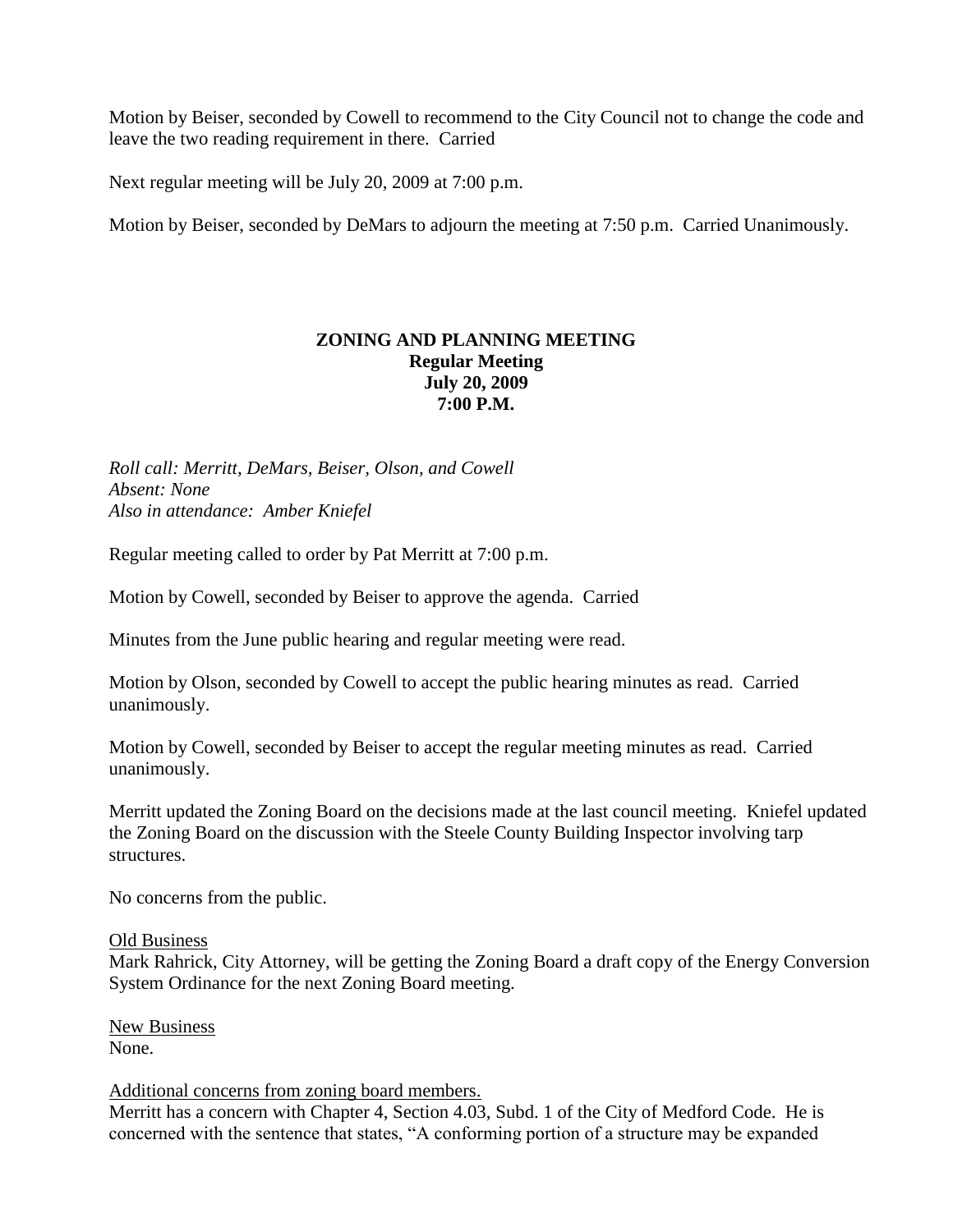provided that the expansion is in conformity with the provisions of this Land Use Ordinance." This means that if a building is too close to a property line, not in conformance with the ordinance, a property owner can add on to the building so long as the addition is in conformance to the ordinance.

Zoning Board discussion: DeMars agrees with being able to add on to a non-compliant structure as long as the new addition is in conformance; Olson says that we should not allow an addition to a nonconforming structure; Cowell agrees with the way the ordinance is written and we should allow new additions; Beiser agrees with the ordinance

Consensus of the Zoning Board is to leave the ordinance the way it is written.

Olson asked about the process of enforcing the ordinances. Kniefel explained that Bill Goldy, the City Administrator, will be handling most of the Land Use enforcement.

Cowell asked if the signs have been placed at Riverview Drive. Kniefel said she thought they had been installed.

Next regular meeting will be August 17, 2009 at 7:00 p.m.

Motion by Beiser, seconded by Cowell to adjourn the meeting at 7:25 p.m. Carried Unanimously.

## **ZONING AND PLANNING MEETING Public Hearing August 12, 2009 6:00 P.M.**

*Roll call: Merritt, DeMars, Beiser, Olson, and Cowell Absent: None Also in attendance: Amber Kniefel, Don and Sandy Dagne, Darren and Melanie Hagen*

Public hearing called to order by Pat Merritt at 6:00 p.m.

The purpose of the public hearing is for the citizens of Medford to voice their concerns and ask questions regarding the rezone request at the property located at 106 E Central Ave. The property owners are Darren and Melanie Hagen.

Staff Presentation – Amber Kniefel stated that the rezone request of the property is from I-1 to C-2.

Applicant's Presentation – None.

Statements from the Public – None.

The Zoning Board concluded the public hearing.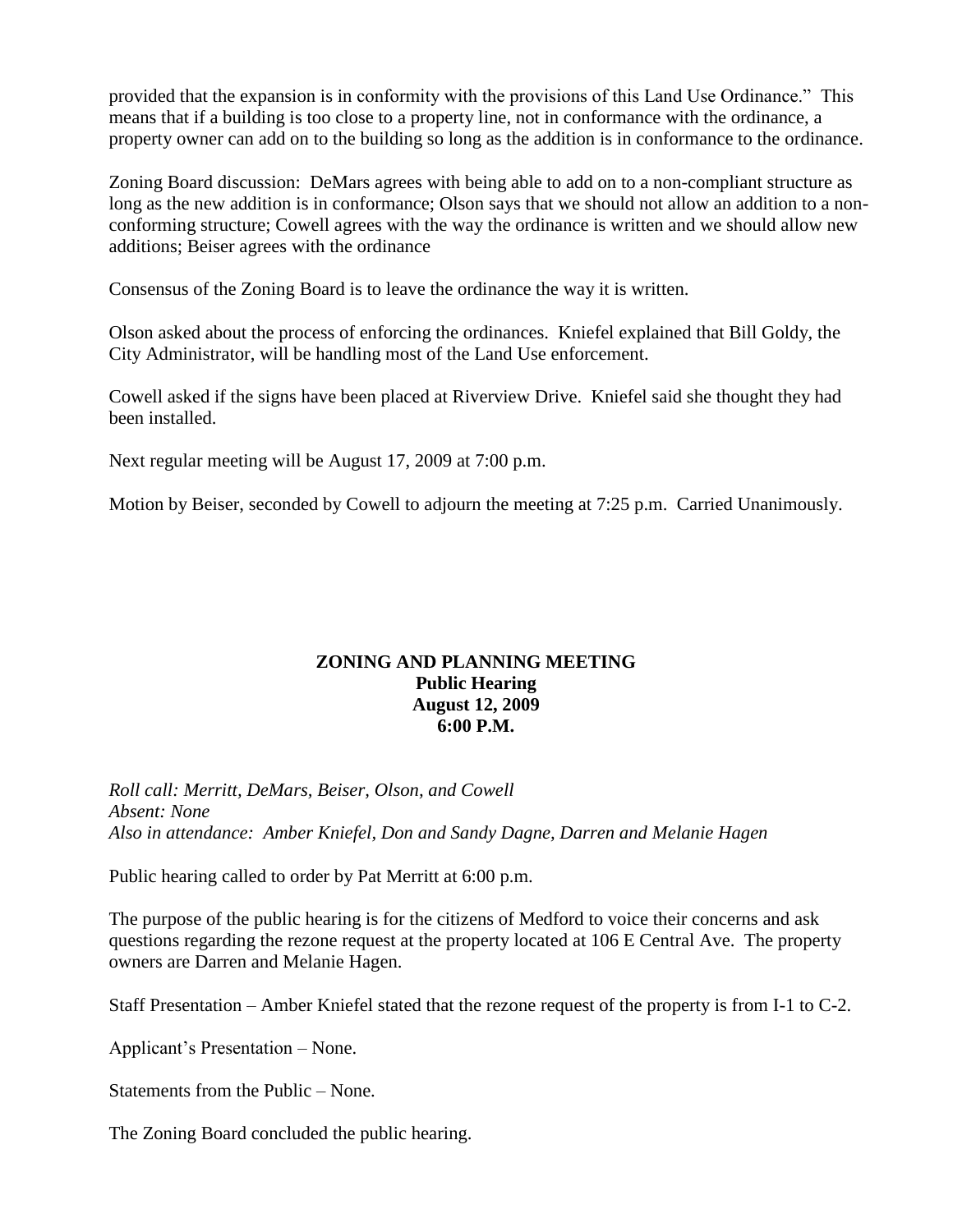Zoning Board discussion. – Olson asked the Hagen's about the future and the possibility of needing the property zoned back to industrial. The Hagen's stated that they know there are no guarantees, but the council gave them optimism that if they found a buyer/leaser for the building and the need was for the property to be industrial again, the council would not impede on that request.

Motion by DeMars, seconded by Cowell to recommend to the City Council to approve the rezone request from I-1 to C-2 of the property located at 106 E Central Ave. Carried

Merritt stated that the Zoning Board is only a recommendation board and the council has the final vote on this request. Merritt also advised the Hagen's that the council may have given the wrong impression that rezoning the property back to industrial is a guarantee. There are no guarantees.

Hagen understands there are no guarantees.

Motion by Cowell, seconded by Beiser to adjourn the meeting at 6:10 p.m. Carried Unanimously.

# **ZONING AND PLANNING MEETING Regular Meeting August 17, 2009 7:00 P.M.**

*Roll call: Merritt, DeMars, Beiser, Olson, and Cowell Absent: None Also in attendance: Amber Kniefel*

Regular meeting called to order by Pat Merritt at 7:00 p.m.

Motion by Cowell, seconded by Olson to approve the agenda. Carried

Minutes from the July regular meeting were read.

Motion by Cowell, seconded by Beiser to accept the minutes as read. Carried unanimously.

Merritt updated the Zoning Board on the decisions made at the last council meeting.

No concerns from the public.

Beiser asked if the council approved the rezone request given by the Hagen's. Merritt answered that, yes, the council approved the request.

Old Business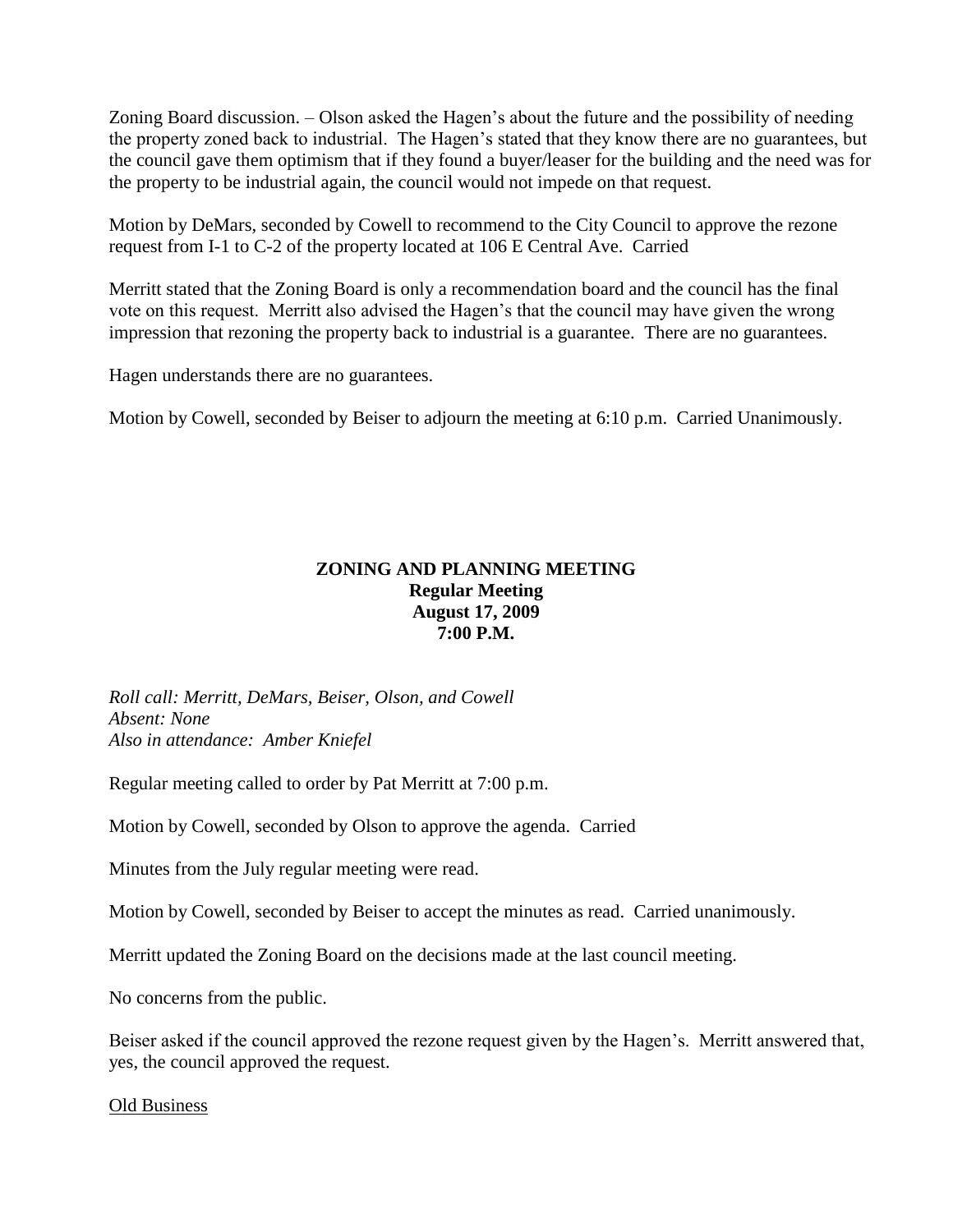Mark Rahrick, City Attorney, will be getting the Zoning Board a draft copy of the Energy Conversion System Ordinance for the next Zoning Board meeting.

#### New Business

Discussion on the verbiage of the code referring to the calculation of square footage for buildings. The code states "square feet of total floor area". After a lengthy discussion on how to calculate square footage, the Zoning Board has determined a change is needed.

Motion by DeMars, seconded by Beiser to recommend to the City Council to change the verbiage in the entire code where it relates to floor area to "nor exceed 1,000 square feet of exterior foundation dimension." Carried unanimously.

#### Additional concerns from zoning board members.

Merritt informed the Zoning Board that when they notice a violation to the Code, they are to make a list to give to the City Administrator stating the address and the violation.

Next regular meeting will be September 21, 2009 at 7:00 p.m.

Motion by Olson, seconded by Beiser to adjourn the meeting at 7:24 p.m. Carried Unanimously.

## **ZONING AND PLANNING MEETING Public Hearing September 21, 2009 7:00 P.M.**

*Roll call: Merritt, DeMars, Beiser, Olson, and Cowell Absent: None Also in attendance: Amber Kniefel, Sue Haugen, Gene Luedtke, Carol Caron, Paul Wencl, Randy Sobrack, and Deb Tenold*

Public hearing called to order by Pat Merritt at 7:00 p.m.

The purpose of the public hearing is for the citizens of Medford to voice their concerns and ask questions regarding the property located at Outlot A, Wencl Old School Addition. The property owner is Paul Wencl.

Staff Presentation – Carol Caron, City Engineer, presented the preliminary and final plat for the property. The plat outlines three main areas. The area the City is purchasing, three residential lots and an open lot referred to as Outlot A. The three platted residential lots will all be facing west towards the future 3rd Street.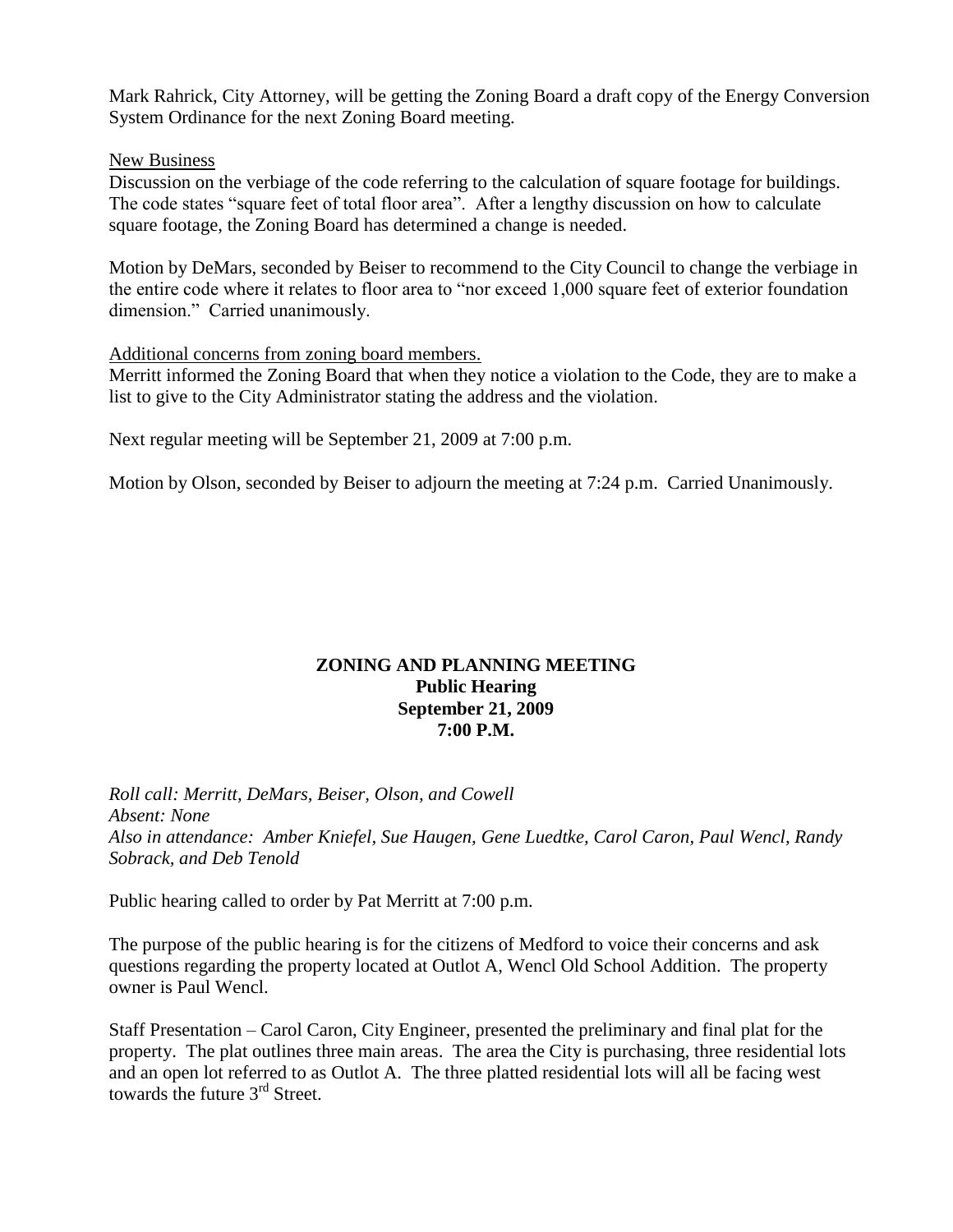Merritt asked a question about the location of curb and gutter along the new  $3<sup>rd</sup>$  Street and Central. Zoning Board would like the council to discuss curb and gutter and address the issue in the Phase 2 Developer's Agreement.

Applicant's Presentation – None.

Statements from the Public – None.

The Zoning Board concluded the public hearing.

Zoning Board discussion. – No further discussion

Motion by Beiser, seconded by Olson to recommend to the City Council to approve the preliminary and final plat for Phase 2 of Wencl Old School Addition. Carried

Motion by Cowell, seconded by Beiser to adjourn the public hearing at 7:17 p.m. Carried Unanimously.

## **ZONING AND PLANNING MEETING Regular Meeting September 21, 2009 7:18 P.M.**

*Roll call: Merritt, DeMars, Beiser, Olson, and Cowell Absent: None Also in attendance: Amber Kniefel*

Regular meeting called to order by Pat Merritt at 7:18 p.m.

Motion by Cowell, seconded by Olson to approve the agenda. Carried

Minutes from the August public hearing and regular meeting were read.

Motion by Beiser, seconded by Cowell to accept the public hearing minutes as read. Carried unanimously.

Motion by Olson, seconded by Cowell to accept the regular meeting minutes as read. Carried unanimously.

Merritt updated the Zoning Board on the decisions made at the last council meeting.

No concerns from the public.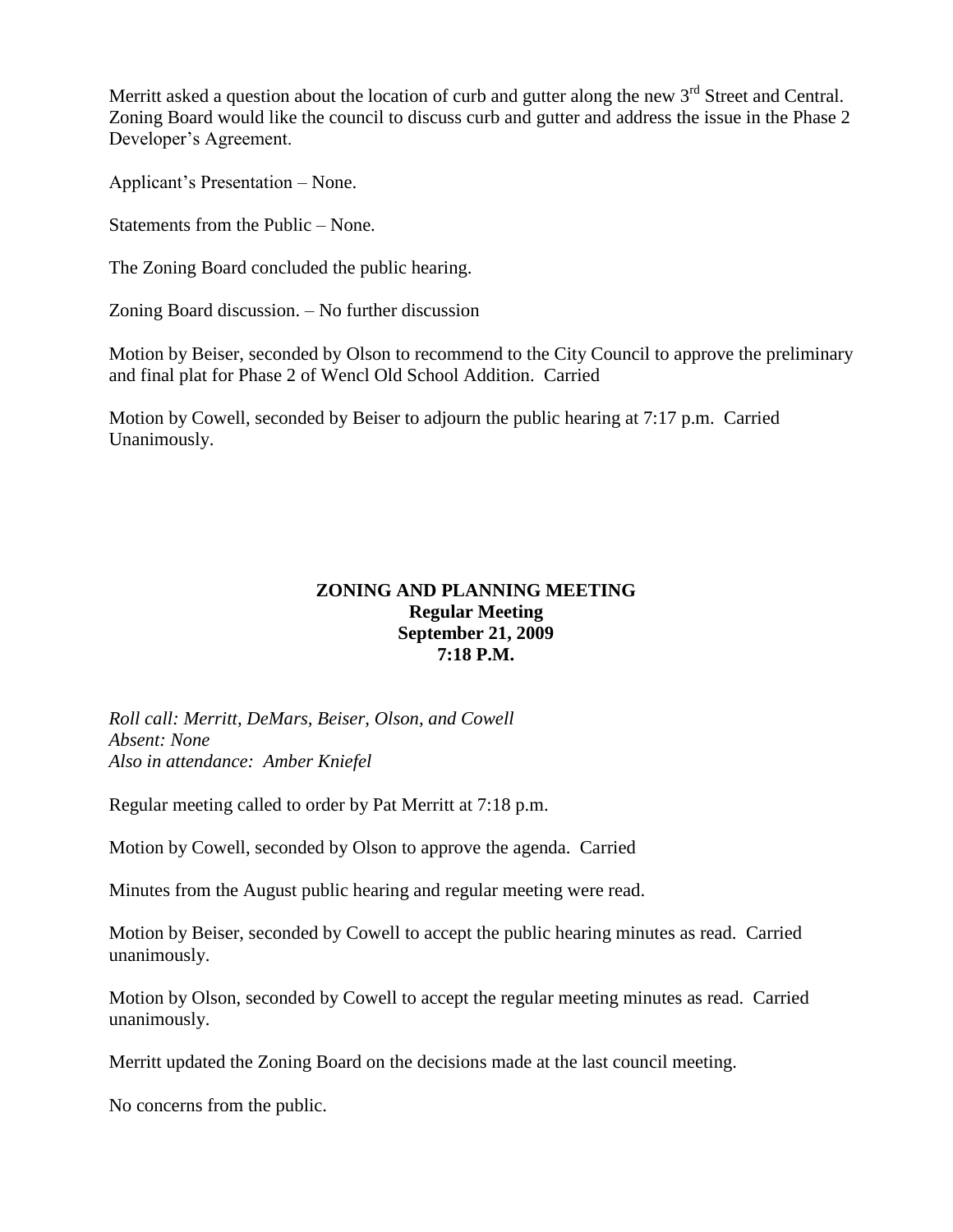### Old Business

Code Enforcement – Merritt addressed the board concerning code enforcement. He explained that Bill Goldy has a process to enforce the code street by street and ensure every property owner is treated fairly. No lists are needed from the zoning board.

Wind Energy Conversion Systems – Discussion of the proposed ordinance. Areas of discussion were:

- -Pg. 2 the definition of fall zone
- -Pg. 5 "person of suitable expertise or experience"
- -Pg. 6 need a definition for institutional properties
- -Pg. 7 paragraph addressing complaint resolution the city should also be involved

Motion by Beiser, seconded by Cowell to recommend to the city council to adopt the Wind Energy Conversion Systems ordinance pending further information on the above listed topics. Carried

Amendment to the R-1 and R-2 Sections of the Code. Kniefel explained the amendment to change the term "floor area" to "exterior foundation dimension".

Motion by Olson, seconded by Beiser to recommend to the city council to accept the changes to the R-1 and R-2 sections of the code as presented. Carried

New Business Sign Ordinance Section 4.84 – Discussion of the amendments presented.

DeMars is concerned with amendment number 3 that states "Each sign shall require a separate application and permit."

Consensus of the zoning board is to leave this verbiage in the proposed ordinance.

Motion by Cowell, seconded by Olson to recommend to the city council to adopt the amendments to the sign ordinance section 4.84 of the Medford City Code as presented. Carried.

Amendment to the Subdivision and Platting Ordinance – the subdivision and platting ordinance has the incorrect minimum lot size listed. Kniefel presented information to change the minimum lot size to 75 X 120.

Motion by Beiser, seconded by Cowell to recommend to the city council to adopt the amendment to the subdivision and platting ordinance section 4.50. Carried.

## Additional concerns from zoning board members.

Merritt spoke to the board about 4 wheelers in town. He spoke with a deputy and was told that 4 wheelers are not allowed on public streets.

The zoning board would like to recommend to the city council to have city hall staff put a notice in the CAST involving regulations of 4 wheelers. Carried.

Next regular meeting will be October 19, 2009 at 7:00 p.m.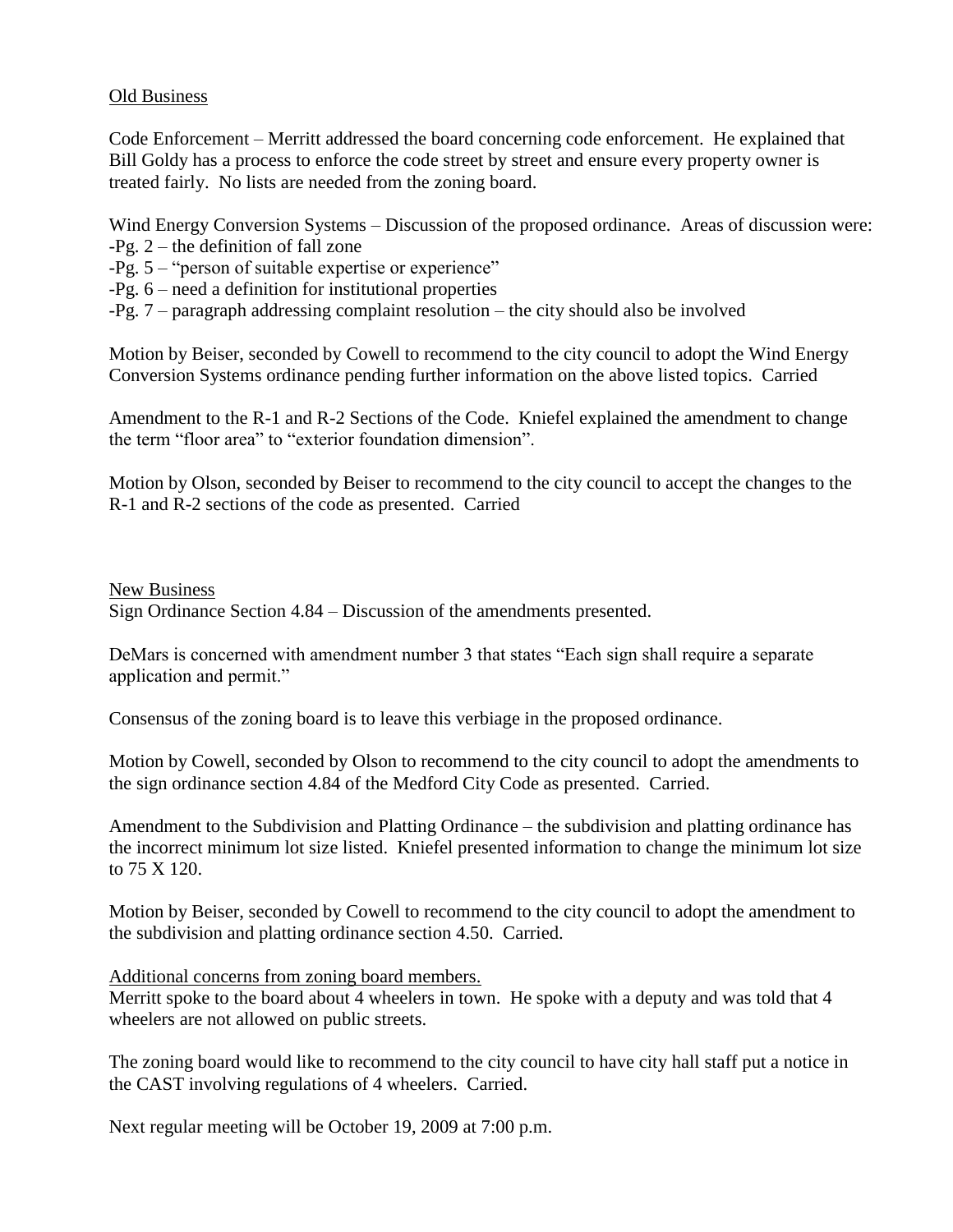Motion by Olson, seconded by Cowell to adjourn the meeting at 8:05 p.m. Carried Unanimously.

## **ZONING AND PLANNING MEETING Regular Meeting October 19, 2009 7:00 P.M.**

*Roll call: Merritt, DeMars, and Cowell Absent: Beiser and Olson Also in attendance: Amber Kniefel*

Regular meeting called to order by Pat Merritt at 7:03 p.m.

Motion by Cowell, seconded by DeMars to approve the agenda. Carried

Minutes from the September public hearing and regular meeting were read.

Motion by Cowell, seconded by DeMars to accept the public hearing minutes as read. Carried unanimously.

Motion by DeMars seconded by Cowell to accept the regular meeting minutes as read. Carried unanimously.

Merritt updated the Zoning Board on the decisions made at the last council meeting.

No concerns from the public.

#### Old Business

Wind Energy Conversion Systems – Zoning Board did not get an updated draft from the City Attorney. Will discuss at next month's meeting.

Cowell and Merritt had a concern with the curb and gutter at the  $3<sup>rd</sup>$  Street project. During the public hearing for the approval of the plats, the zoning board wanted to make sure that the south corner lot had curb and gutter along Central Ave running east. Kniefel spoke with Carol Caron and she said the curb and gutter requirement was added to the developer's agreement for the second phase of the Wencl Old School Addition.

#### New Business

The Zoning Board felt the "Notice to Residents" postcard was an excellent communication tool.

Additional concerns from zoning board members.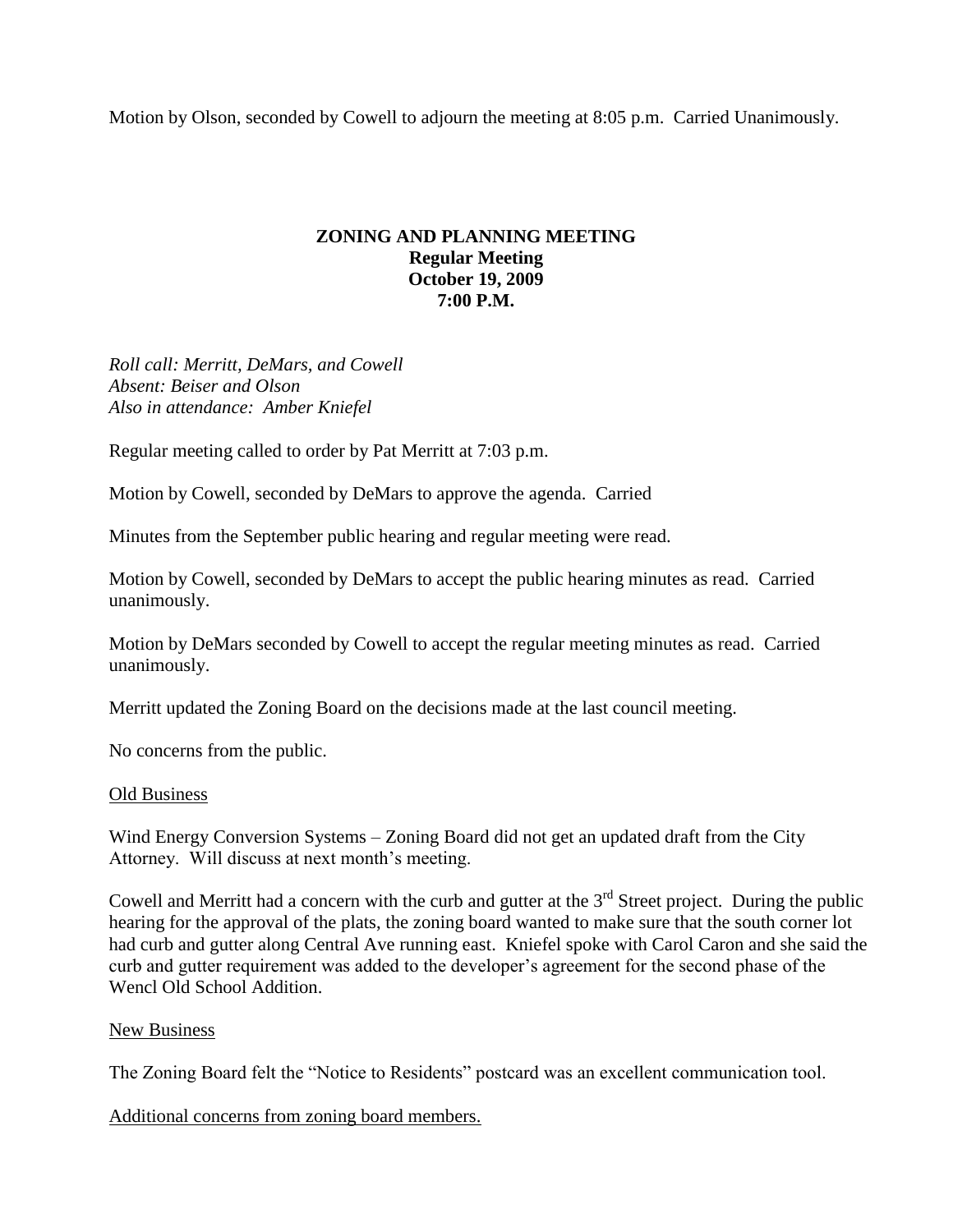None.

Next regular meeting will be November 16, 2009 at 7:00 p.m.

Motion by Cowell, seconded by DeMars to adjourn the meeting at 7:20 p.m. Carried Unanimously.

### **ZONING AND PLANNING MEETING Regular Meeting November 16, 2009 7:00 P.M.**

*Roll call: Merritt, Cowell, and Olson Absent: Beiser and DeMars Also in attendance: Amber Kniefel*

Regular meeting called to order by Pat Merritt at 7:02 p.m.

Motion by Cowell, seconded by Olson to approve the agenda as amended. Carried

Minutes from the October regular meeting were read.

Motion by Cowell, seconded by Olson to accept the regular meeting minutes as read. Carried unanimously.

Merritt updated the Zoning Board on the decisions made at the last council meeting.

No concerns from the public.

Wayne Maas spoke with the Zoning Board about acquiring a special use permit to move a house into city limits. It would be located on the lot that Wayne Maas split last year facing  $3<sup>rd</sup>$  St SW. Merritt asked why Maas does not build new. Maas responded, that in these economic times, to make the house more affordable to a first time home buyer, moving this house in, makes the most sense.

Motion by Cowell, seconded Olson to recommend to the city council to grant a special use moving permit subject to all the requirements of the ordinance. Carried.

#### Old Business

Wind Energy Conversion Systems – Merritt gave an overview of the changes made by the attorney.

Motion by Olson, seconded by Cowell to recommend to the city council to approve and adopt the Wind Energy Systems Ordinance. Carried.

New Business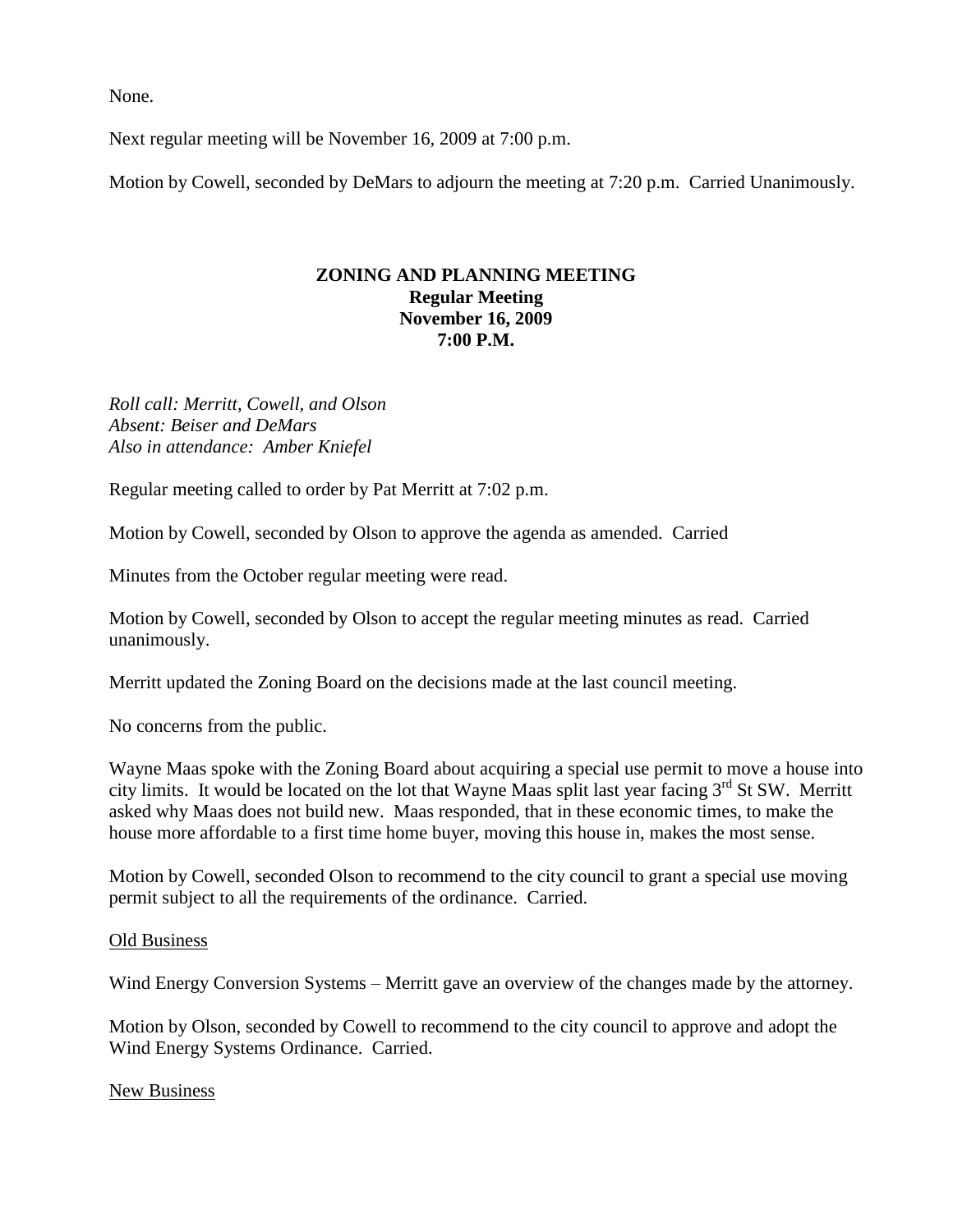Liquor License Amendment – Kniefel presented a possible option to change the liquor license ordinance. The current ordinance states that an establishment holding a liquor license must be at least 300 feet from any church or school. City Hall was informed of a possible idea by a business owner to establish a restaurant on Main Street. This establishment would be interested in a full liquor license. The number of feet between the possible restaurant and the church is not enough according to the ordinance.

Motion by Olson, seconded by Cowell to recommend to the city council to review the ordinance and research a possible change to the 300 feet requirement. Yes: Olson and Cowell Nay: Merritt. Carried.

Additional concerns from zoning board members. None.

Next regular meeting will be December 14, 2009 at 7:00 p.m.

Motion by Cowell, seconded by Olson to adjourn the meeting at 7:46 p.m. Carried.

## **ZONING AND PLANNING MEETING Public Hearing December 14, 2009 7:00 P.M.**

*Roll call: Merritt, Cowell, Beiser, DeMars, and Olson Absent: None. Also in attendance: Amber Kniefel*

Public hearing called to order by Pat Merritt at 7:02 p.m.

The Planning and Zoning Board of the City of Medford is holding a public hearing for an amendment to the City Code incorporating a Wind Energy Conversion System Ordinance. The public hearing gives the citizens of Medford the opportunity to voice their concerns and/or ask questions regarding the City Code amendment.

No citizens were in attendance.

The Planning and Zoning Board discussed the ordinance and the changes that were reviewed at the last zoning meeting.

Motion by Beiser, seconded by Olson to recommend to the City Council to approve and adopt the Wind Energy Conversion System ordinance along with the changes to the Land Use as needed. Carried

Motion by Cowell, seconded by Olson to adjourn the public hearing at 7:15 PM. Carried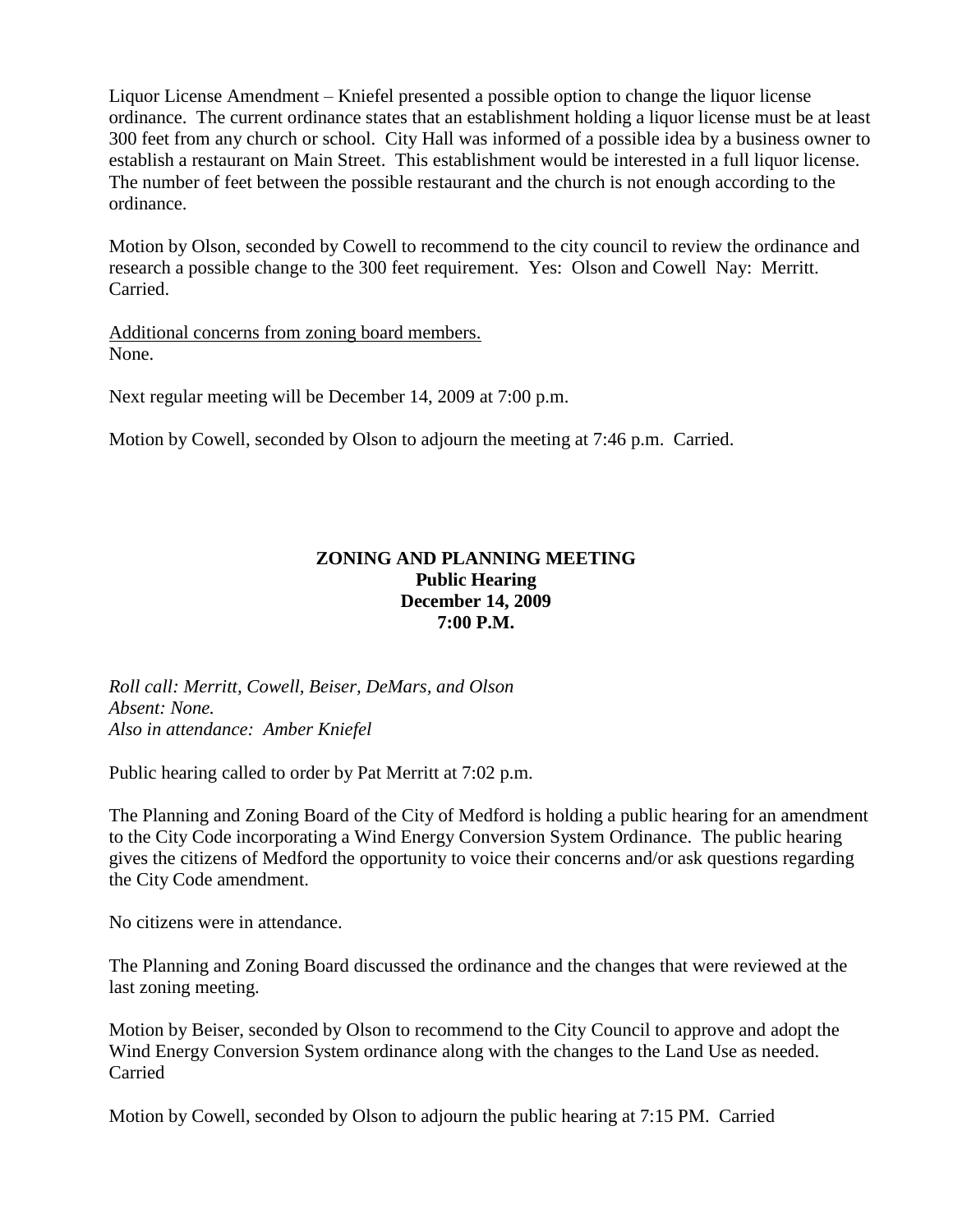## **ZONING AND PLANNING MEETING Regular Meeting December 14, 2009 7:15 P.M.**

*Roll call: Merritt, Cowell, Beiser, DeMars, and Olson Absent: None. Also in attendance: Amber Kniefel and Jeff Karow*

Regular meeting called to order by Pat Merritt at 7:15 p.m.

Motion by Cowell, seconded by Beiser to approve the agenda as presented. Carried

Minutes from the November regular meeting were read.

Motion by Beiser, seconded by Olson to accept the regular meeting minutes as read. Carried unanimously.

Merritt updated the Zoning Board on the decisions made at the last council meeting.

No concerns from the public.

#### Old Business

Liquor License Code Amendment. The City Council asked the Zoning Board to revisit the discussion on the 300 foot requirement separating a liquor license for any church or school. Merritt gathered written statements from the three churches in town regarding their opinion on the minimum of 300 feet between a liquor license and a church and/or school.

Trinity Lutheran Church agrees with the 300 foot requirement and does not want the distance to be decreased.

Christ the King Catholic Church does not object to granting a liquor license closer than 300 feet to a church.

Medford United Church of Christ asked that the City be cautious and thorough when granting a liquor license while thinking about economic growth.

Motion by Beiser, seconded by Cowell to recommend to the City Council to add verbiage to the current liquor license ordinances to read that the measurement goes from property line to property line. Carried unanimously.

Kniefel presented maps showing approximate measurements between churches and a variety of establishments around town.

DeMars stated his concerns about leaving the ordinance at 300 feet. He feels if it is left the same, the City is diminishing chances for growth along Main Street.